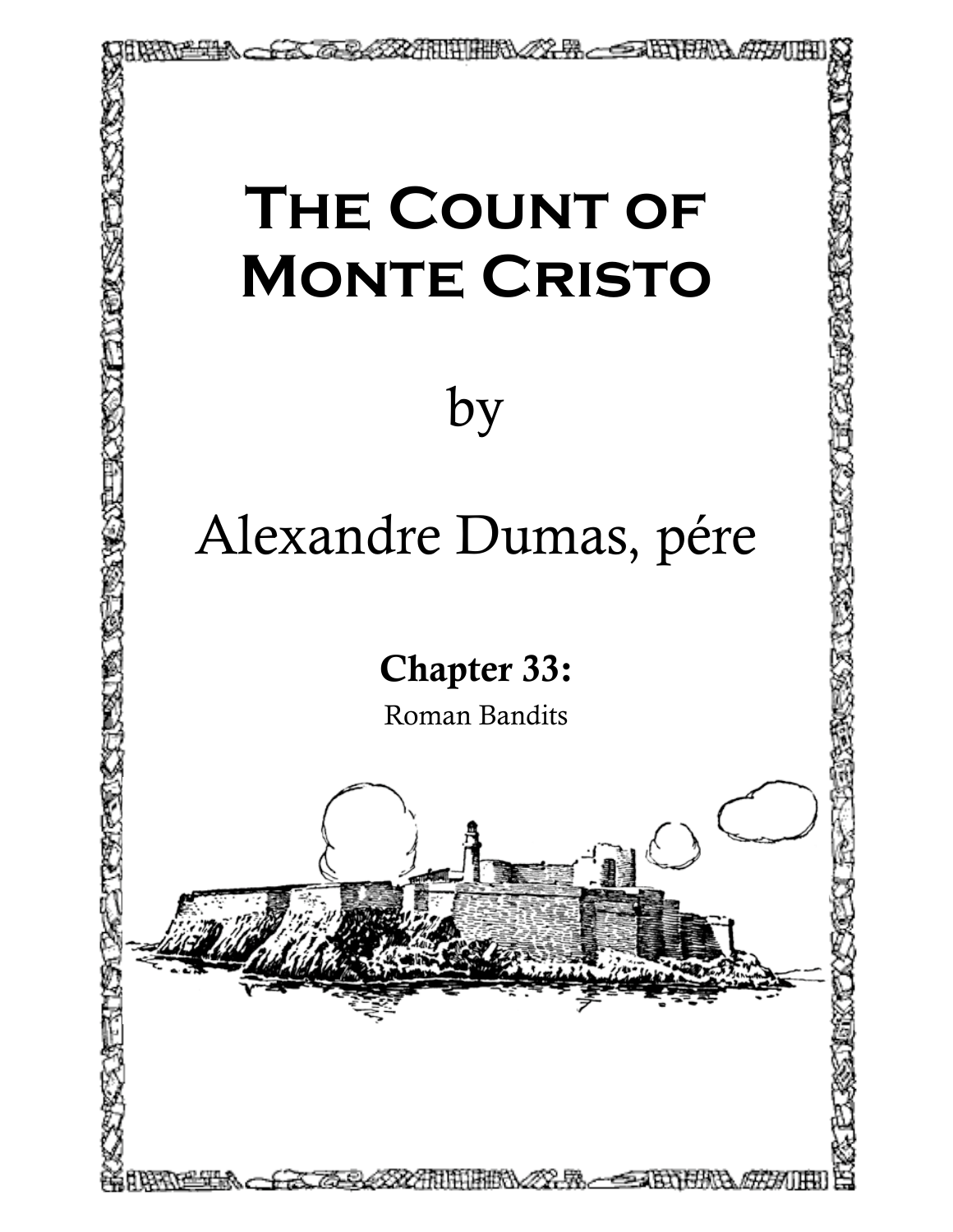The next morning Franz woke first, and instantly rang the bell. The sound had not yet died away when Signor Pastrini himself entered.

"Well, excellency," said the landlord triumphantly, and without waiting for Franz to question him, "I feared yesterday, when I would not promise you anything, that you were too late—there is not a single carriage to be had—that is, for the last three days of the carnival."

"Yes," returned Franz, "for the very three days it is most needed."

"What is the matter?" said Albert, entering; "no carriage to be had?"

"Just so," returned Franz, "you have guessed it."

"Well, your Eternal City is a nice sort of place."

"That is to say, excellency," replied Pastrini, who was desirous of keeping up the dignity of the capital of the Christian world in the eyes of his guest, "that there are no carriages to be had from Sunday to Tuesday evening, but from now till Sunday you can have fifty if you please."

"Ah, that is something," said Albert; "to–day is Thursday, and who knows what may arrive between this and Sunday?"

"Ten or twelve thousand travellers will arrive," replied Franz, "which will make it still more difficult."

"My friend," said Morcerf, "let us enjoy the present without gloomy forebodings for the future."

"At least we can have a window?"

"Where?"

"In the Corso."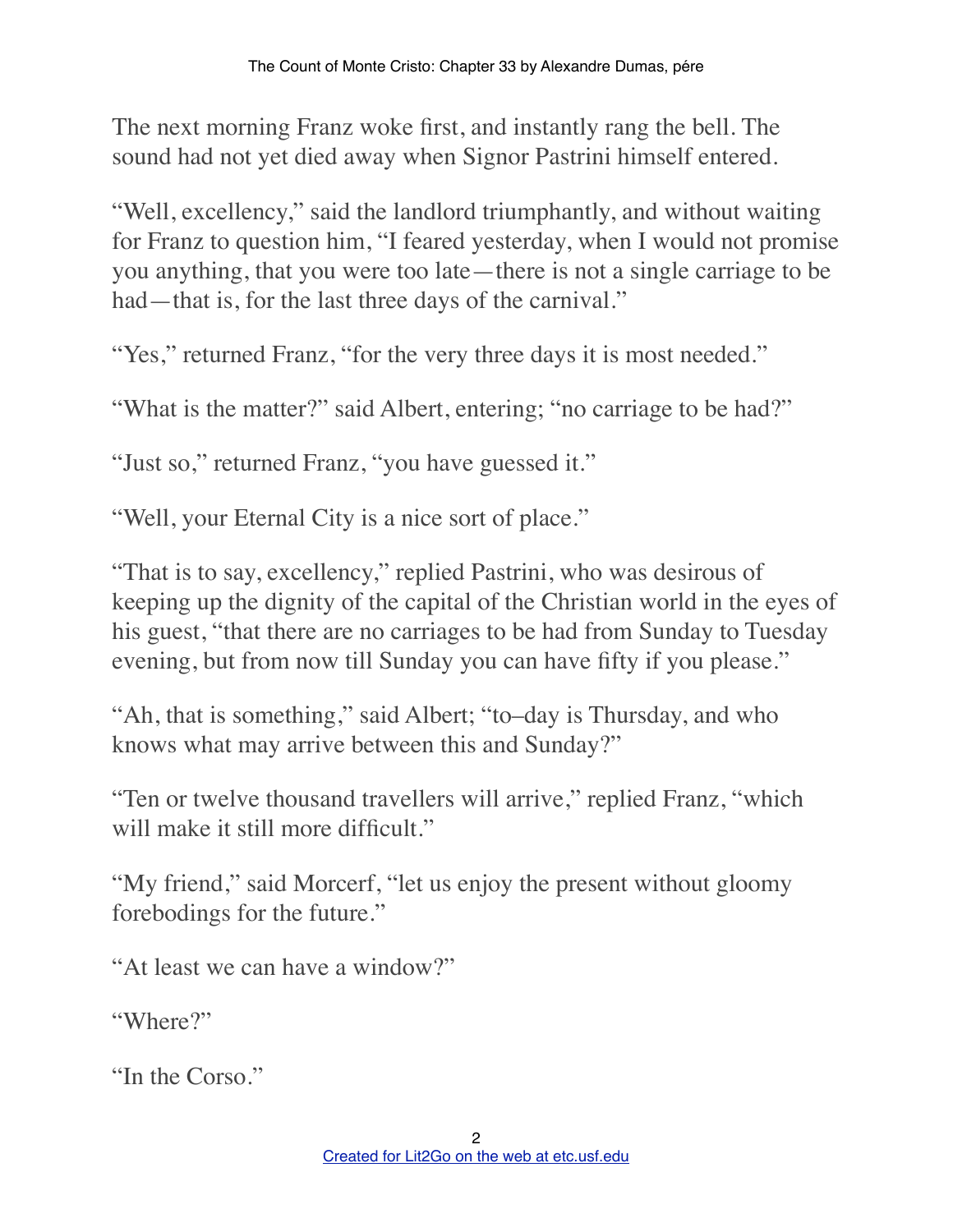"Ah, a window!" exclaimed Signor Pastrini,—"utterly impossible; there was only one left on the fifth floor of the Doria Palace, and that has been let to a Russian prince for twenty sequins a day."

The two young men looked at each other with an air of stupefaction.

"Well," said Franz to Albert, "do you know what is the best thing we can do? It is to pass the Carnival at Venice; there we are sure of obtaining gondolas if we cannot have carriages."

"Ah, the devil, no," cried Albert; "I came to Rome to see the Carnival, and I will, though I see it on stilts."

"Bravo! an excellent idea. We will disguise ourselves as monster pulchinellos or shepherds of the Landes, and we shall have complete success."

"Do your excellencies still wish for a carriage from now to Sunday morning?"

"Parbleu!" said Albert, "do you think we are going to run about on foot in the streets of Rome, like lawyer's clerks?"

"I hasten to comply with your excellencies' wishes; only, I tell you beforehand, the carriage will cost you six piastres a day."

"And, as I am not a millionaire, like the gentleman in the next apartments," said Franz, "I warn you, that as I have been four times before at Rome, I know the prices of all the carriages; we will give you twelve piastres for to–day, tomorrow, and the day after, and then you will make a good profit."

"But, excellency"—said Pastrini, still striving to gain his point.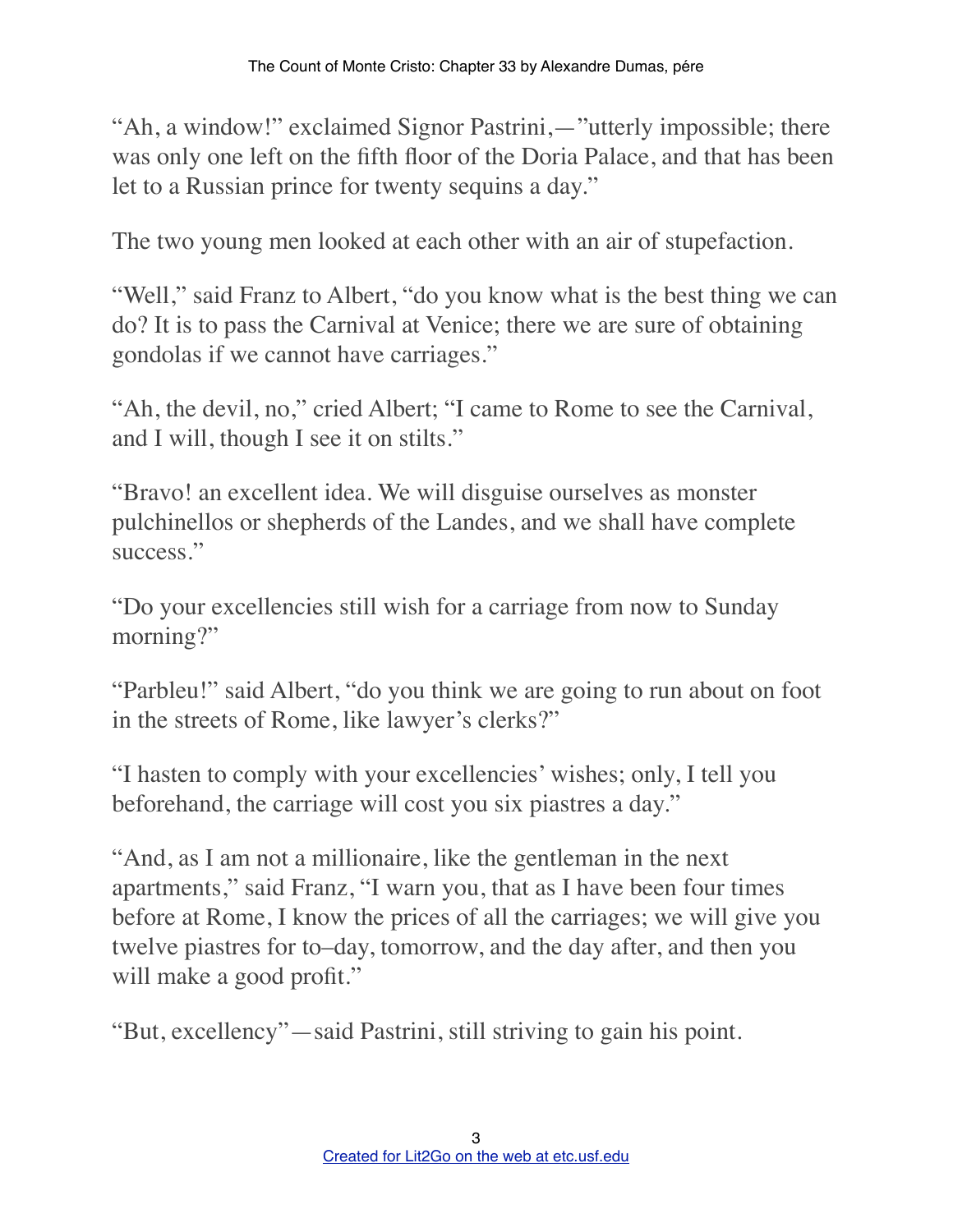"Now go," returned Franz, "or I shall go myself and bargain with your affettatore, who is mine also; he is an old friend of mine, who has plundered me pretty well already, and, in the hope of making more out of me, he will take a less price than the one I offer you; you will lose the preference, and that will be your fault."

"Do not give yourselves the trouble, excellency," returned Signor Pastrini, with the smile peculiar to the Italian speculator when he confesses defeat; "I will do all I can, and I hope you will be satisfied."

"And now we understand each other."

"When do you wish the carriage to be here?"

"In an hour."

"In an hour it will be at the door."

An hour after the vehicle was at the door; it was a hack conveyance which was elevated to the rank of a private carriage in honor of the occasion, but, in spite of its humble exterior, the young men would have thought themselves happy to have secured it for the last three days of the Carnival. "Excellency," cried the cicerone, seeing Franz approach the window, "shall I bring the carriage nearer to the palace?"

Accustomed as Franz was to the Italian phraseology, his first impulse was to look round him, but these words were addressed to him. Franz was the "excellency," the vehicle was the "carriage," and the Hotel de Londres was the "palace." The genius for laudation characteristic of the race was in that phrase.

Franz and Albert descended, the carriage approached the palace; their excellencies stretched their legs along the seats; the cicerone sprang into the seat behind. "Where do your excellencies wish to go?" asked he.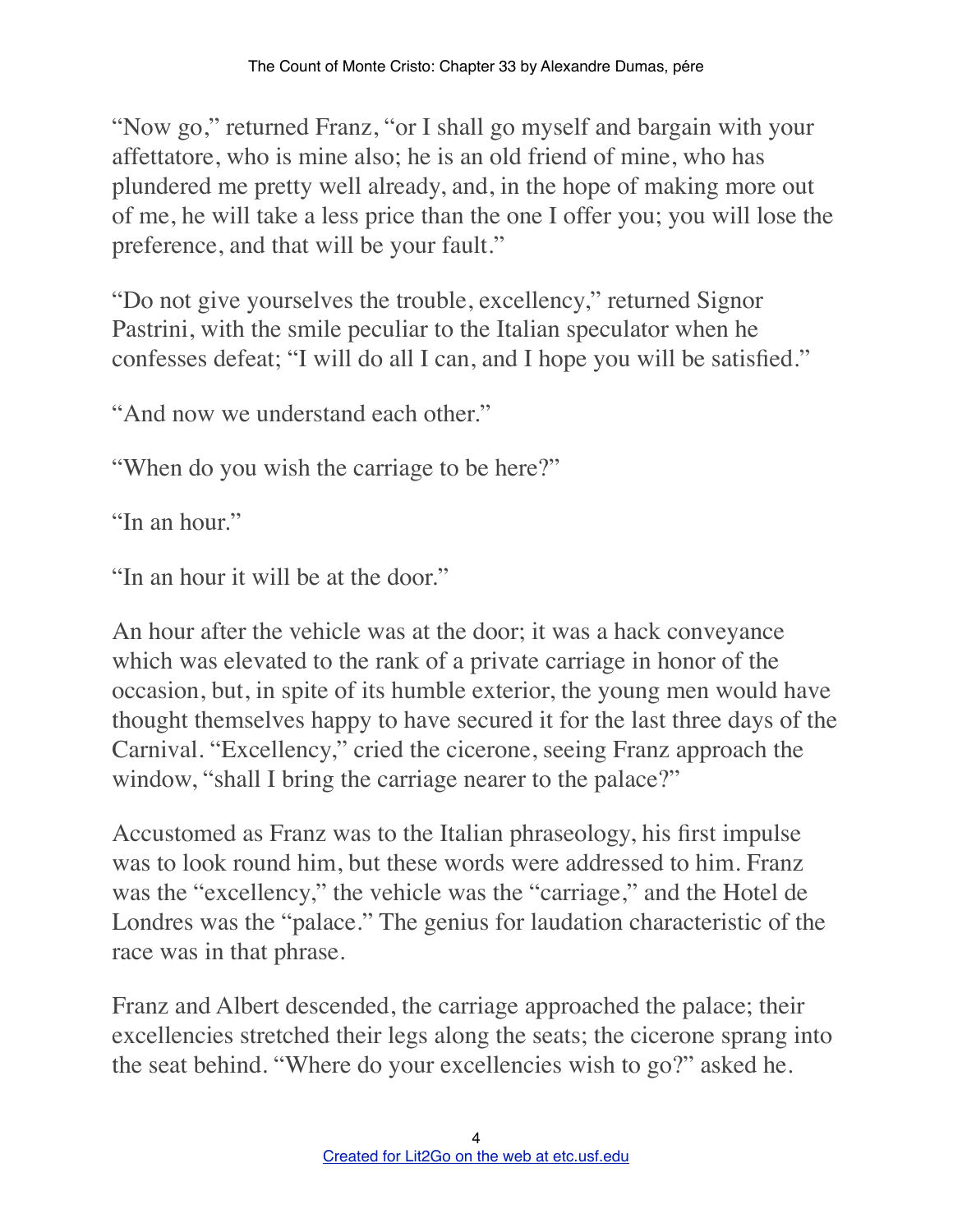"To Saint Peter's first, and then to the Colosseum," returned Albert. But Albert did not know that it takes a day to see Saint Peter's, and a month to study it. The day was passed at Saint Peter's alone. Suddenly the daylight began to fade away; Franz took out his watch—it was half–past four. They returned to the hotel; at the door Franz ordered the coachman to be ready at eight. He wished to show Albert the Colosseum by moonlight, as he had shown him Saint Peter's by daylight. When we show a friend a city one has already visited, we feel the same pride as when we point out a woman whose lover we have been. He was to leave the city by the Porta del Popolo, skirt the outer wall, and re–enter by the Porta San Giovanni; thus they would behold the Colosseum without finding their impressions dulled by first looking on the Capitol, the Forum, the Arch of Septimus Severus, the Temple of Antoninus and Faustina, and the Via Sacra. They sat down to dinner. Signor Pastrini had promised them a banquet; he gave them a tolerable repast. At the end of the dinner he entered in person. Franz thought that he came to hear his dinner praised, and began accordingly, but at the first words he was interrupted. "Excellency," said Pastrini, "I am delighted to have your approbation, but it was not for that I came."

"Did you come to tell us you have procured a carriage?" asked Albert, lighting his cigar.

"No; and your excellencies will do well not to think of that any longer; at Rome things can or cannot be done; when you are told anything cannot be done, there is an end of it."

"It is much more convenient at Paris,—when anything cannot be done, you pay double, and it is done directly."

"That is what all the French say," returned Signor Pastrini, somewhat piqued; "for that reason, I do not understand why they travel."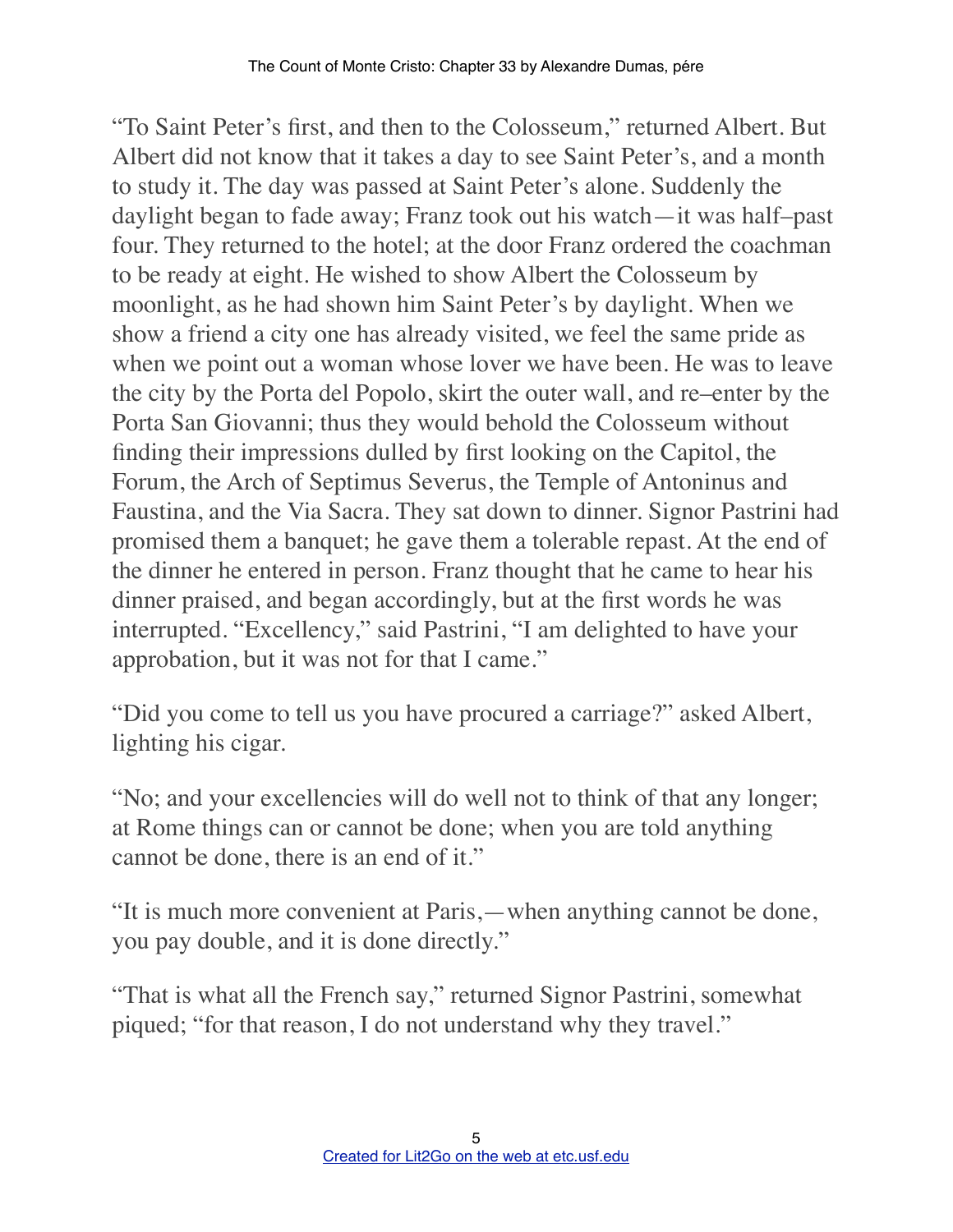"But," said Albert, emitting a volume of smoke and balancing his chair on its hind legs, "only madmen, or blockheads like us, ever do travel. Men in their senses do not quit their hotel in the Rue du Helder, their walk on the Boulevard de Gand, and the Cafe de Paris." It is of course understood that Albert resided in the aforesaid street, appeared every day on the fashionable walk, and dined frequently at the only restaurant where you can really dine, that is, if you are on good terms with its frequenters. Signor Pastrini remained silent a short time; it was evident that he was musing over this answer, which did not seem very clear. "But," said Franz, in his turn interrupting his host's meditations, "you had some motive for coming here, may I beg to know what it was?"

"Ah, yes; you have ordered your carriage at eight o'clock precisely?"

"I have."

"You intend visiting Il Colosseo."

"You mean the Colosseum?"

"It is the same thing. You have told your coachman to leave the city by the Porta del Popolo, to drive round the walls, and re–enter by the Porta San Giovanni?"

"These are my words exactly."

"Well, this route is impossible."

"Impossible!"

"Very dangerous, to say the least."

"Dangerous!—and why?"

"On account of the famous Luigi Vampa."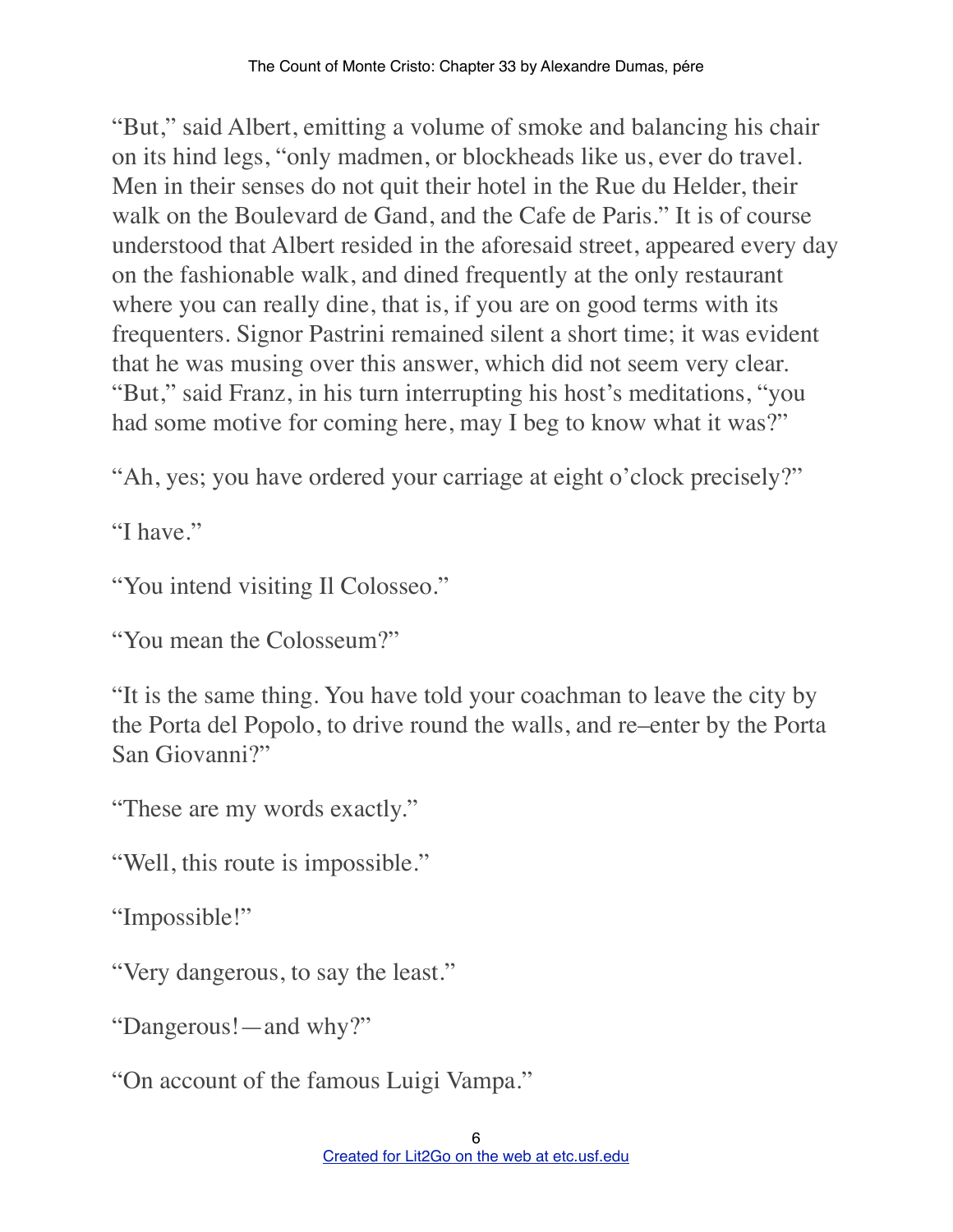"Pray, who may this famous Luigi Vampa be?" inquired Albert; "he may be very famous at Rome, but I can assure you he is quite unknown at Paris."

"What! do you not know him?"

"I have not that honor."

"You have never heard his name?"

"Never."

"Well, then, he is a bandit, compared to whom the Decesaris and the Gasparones were mere children."

"Now then, Albert," cried Franz, "here is a bandit for you at last."

"I forewarn you, Signor Pastrini, that I shall not believe one word of what you are going to tell us; having told you this, begin."

"Once upon a time"—

"Well, go on." Signor Pastrini turned toward Franz, who seemed to him the more reasonable of the two; we must do him justice,—he had had a great many Frenchmen in his house, but had never been able to comprehend them. "Excellency," said he gravely, addressing Franz, "if you look upon me as a liar, it is useless for me to say anything; it was for your interest!"—

"Albert does not say you are a liar, Signor Pastrini," said Franz, "but that he will not believe what you are going to tell us,—but I will believe all you say; so proceed."

"But if your excellency doubt my veracity"—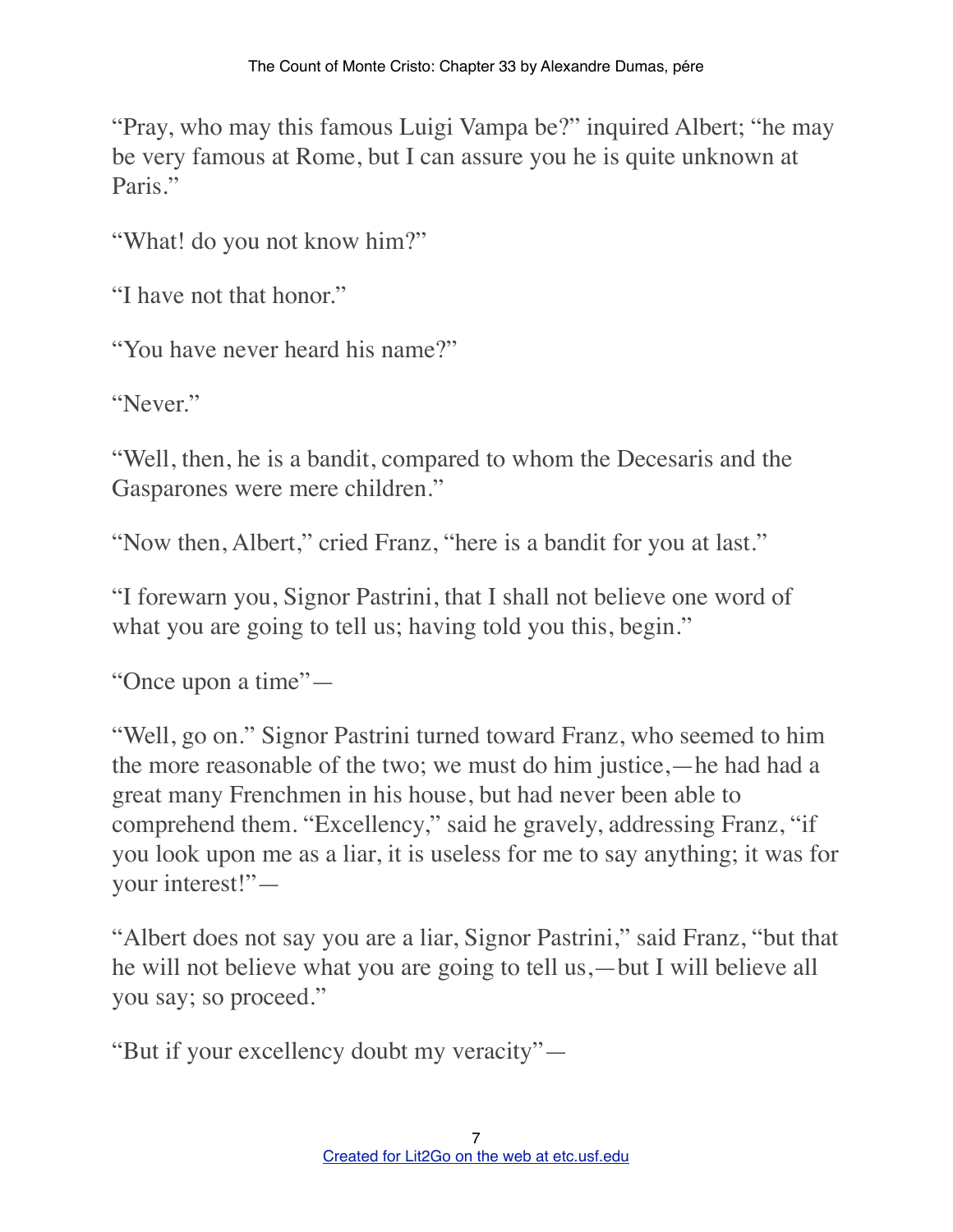"Signor Pastrini," returned Franz, "you are more susceptible than Cassandra, who was a prophetess, and yet no one believed her; while you, at least, are sure of the credence of half your audience. Come, sit down, and tell us all about this Signor Vampa."

"I had told your excellency he is the most famous bandit we have had since the days of Mastrilla."

"Well, what has this bandit to do with the order I have given the coachman to leave the city by the Porta del Popolo, and to re–enter by the Porta San Giovanni?"

"This," replied Signor Pastrini, "that you will go out by one, but I very much doubt your returning by the other."

"Why?" asked Franz.

"Because, after nightfall, you are not safe fifty yards from the gates."

"On your honor is that true?" cried Albert.

"Count," returned Signor Pastrini, hurt at Albert's repeated doubts of the truth of his assertions, "I do not say this to you, but to your companion, who knows Rome, and knows, too, that these things are not to be laughed at."

"My dear fellow," said Albert, turning to Franz, "here is an admirable adventure; we will fill our carriage with pistols, blunderbusses, and double–barrelled guns. Luigi Vampa comes to take us, and we take him —we bring him back to Rome, and present him to his holiness the Pope, who asks how he can repay so great a service; then we merely ask for a carriage and a pair of horses, and we see the Carnival in the carriage, and doubtless the Roman people will crown us at the Capitol, and proclaim us, like Curtius and the veiled Horatius, the preservers of their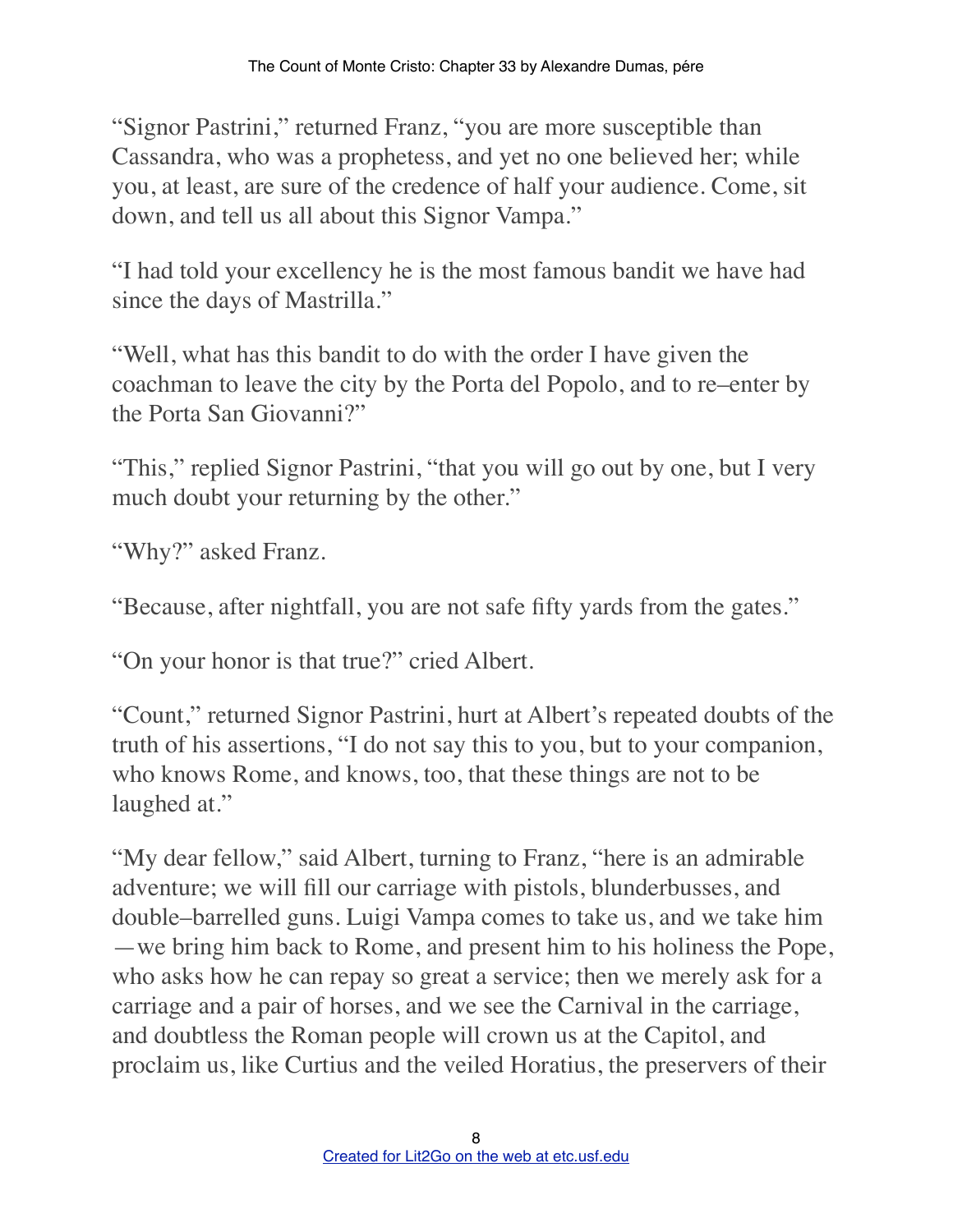country." Whilst Albert proposed this scheme, Signor Pastrini's face assumed an expression impossible to describe.

"And pray," asked Franz, "where are these pistols, blunderbusses, and other deadly weapons with which you intend filling the carriage?"

"Not out of my armory, for at Terracina I was plundered even of my hunting–knife."

"I shared the same fate at Aquapendente."

"Do you know, Signor Pastrini," said Albert, lighting a second cigar at the first, "that this practice is very convenient for bandits, and that it seems to be due to an arrangement of their own." Doubtless Signor Pastrini found this pleasantry compromising, for he only answered half the question, and then he spoke to Franz, as the only one likely to listen with attention. "Your excellency knows that it is not customary to defend yourself when attacked by bandits."

"What!" cried Albert, whose courage revolted at the idea of being plundered tamely, "not make any resistance!"

"No, for it would be useless. What could you do against a dozen bandits who spring out of some pit, ruin, or aqueduct, and level their pieces at you?"

"Eh, parbleu!—they should kill me."

The inn–keeper turned to Franz with an air that seemed to say, "Your friend is decidedly mad."

"My dear Albert," returned Franz, "your answer is sublime, and worthy the 'Let him die,' of Corneille, only, when Horace made that answer, the safety of Rome was concerned; but, as for us, it is only to gratify a whim, and it would be ridiculous to risk our lives for so foolish a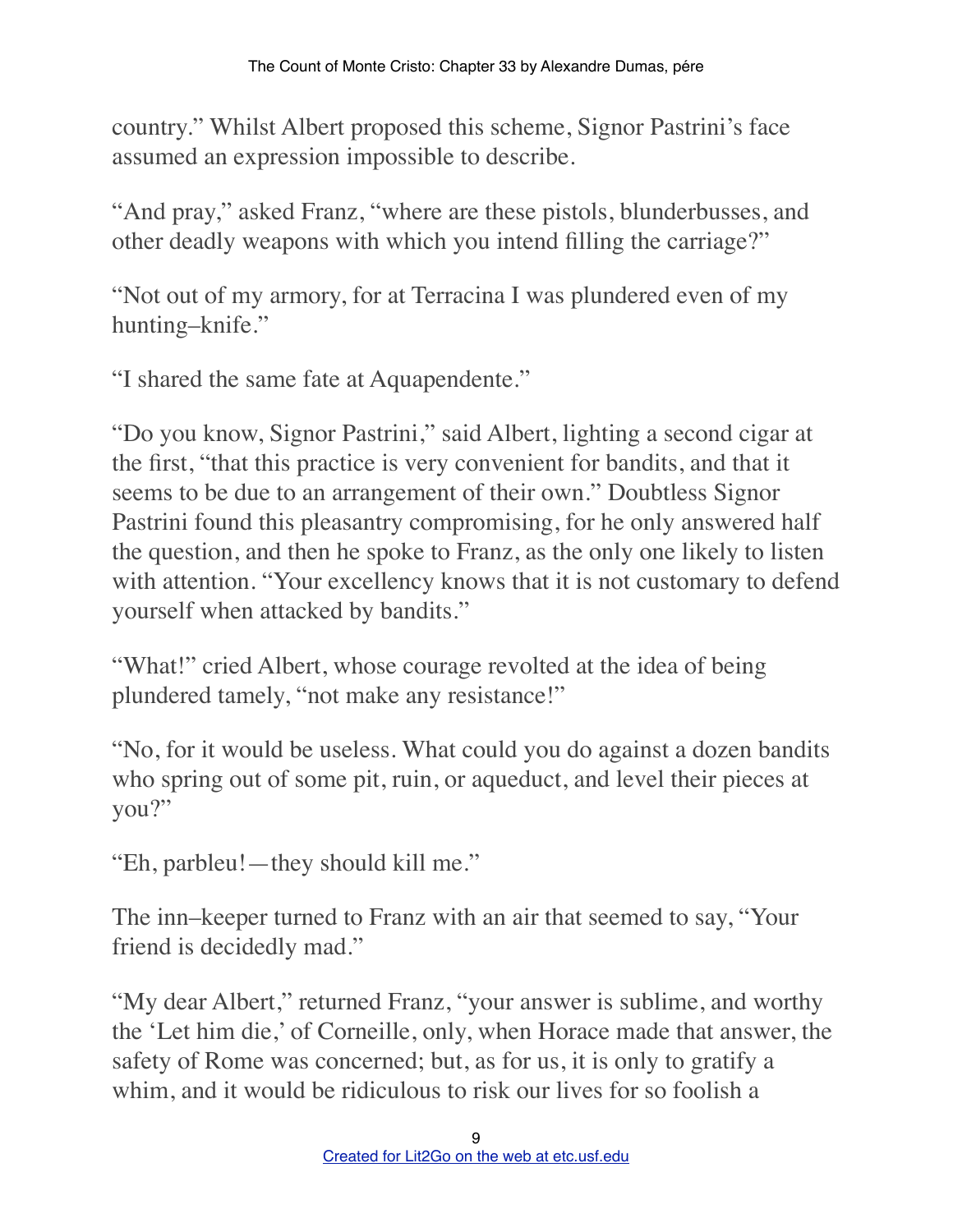motive." Albert poured himself out a glass of lacryma Christi, which he sipped at intervals, muttering some unintelligible words.

"Well, Signor Pastrini," said Franz, "now that my companion is quieted, and you have seen how peaceful my intentions are, tell me who is this Luigi Vampa. Is he a shepherd or a nobleman?—young or old?—tall or short? Describe him, in order that, if we meet him by chance, like Bugaboo John or Lara, we may recognize him."

"You could not apply to any one better able to inform you on all these points, for I knew him when he was a child, and one day that I fell into his hands, going from Ferentino to Alatri, he, fortunately for me, recollected me, and set me free, not only without ransom, but made me a present of a very splendid watch, and related his history to me."

"Let us see the watch," said Albert.

Signor Pastrini drew from his fob a magnificent Breguet, bearing the name of its maker, of Parisian manufacture, and a count's coronet.

"Here it is," said he.

"Peste," returned Albert, "I compliment you on it; I have its fellow"—he took his watch from his waistcoat pocket—"and it cost me 3,000 francs."

"Let us hear the history," said Franz, motioning Signor Pastrini to seat himself.

"Your excellencies permit it?" asked the host.

"Pardieu!" cried Albert, "you are not a preacher, to remain standing!"

The host sat down, after having made each of them a respectful bow, which meant that he was ready to tell them all they wished to know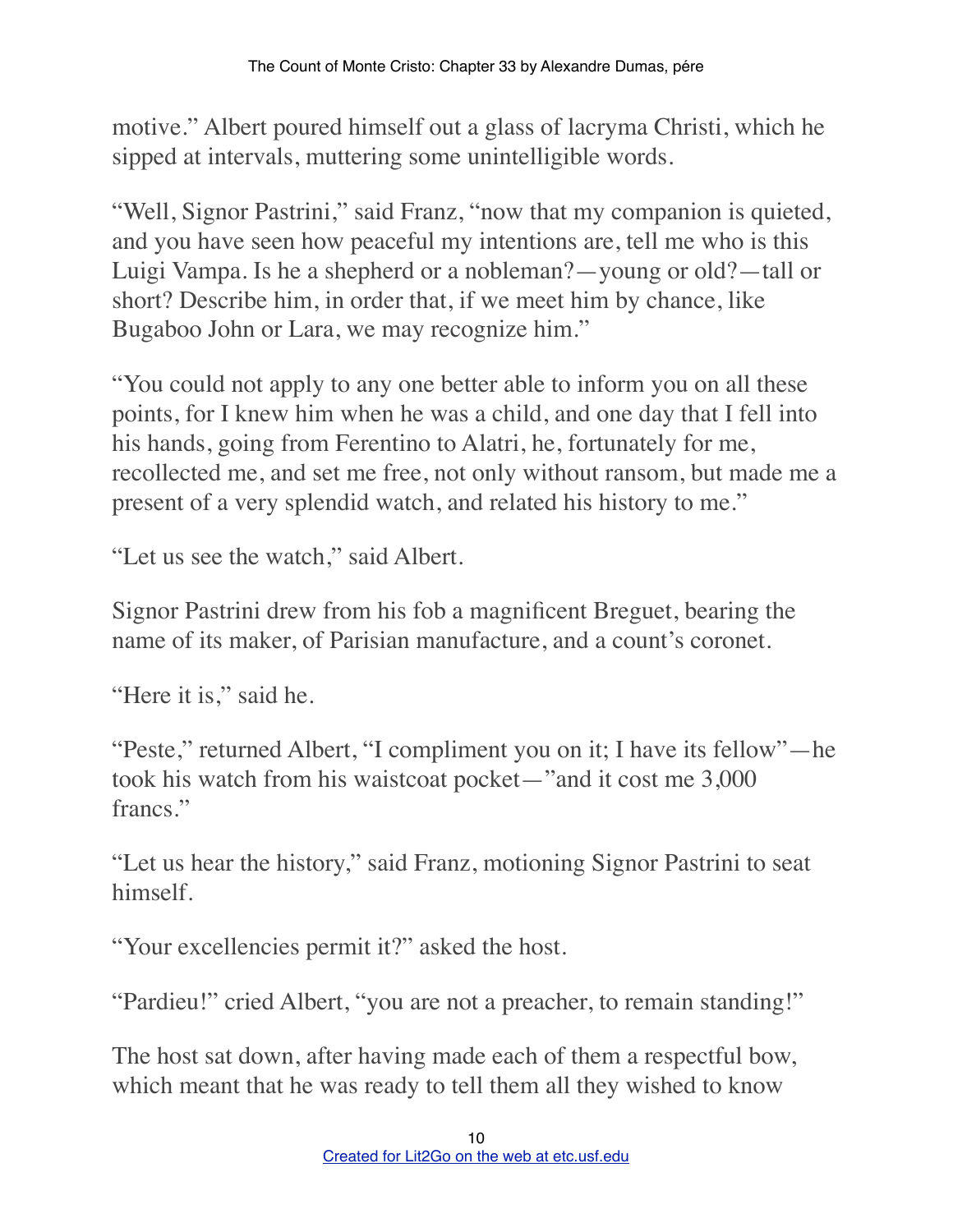concerning Luigi Vampa. "You tell me," said Franz, at the moment Signor Pastrini was about to open his mouth, "that you knew Luigi Vampa when he was a child—he is still a young man, then?"

"A young man? he is only two and twenty;—he will gain himself a reputation."

"What do you think of that, Albert?—at two and twenty to be thus famous?"

"Yes, and at his age, Alexander, Caesar, and Napoleon, who have all made some noise in the world, were quite behind him."

"So," continued Franz, "the hero of this history is only two and twenty?"

"Scarcely so much."

"Is he tall or short?"

"Of the middle height—about the same stature as his excellency," returned the host, pointing to Albert.

"Thanks for the comparison," said Albert, with a bow.

"Go on, Signor Pastrini," continued Franz, smiling at his friend's susceptibility. "To what class of society does he belong?"

"He was a shepherd–boy attached to the farm of the Count of San– Felice, situated between Palestrina and the lake of Gabri; he was born at Pampinara, and entered the count's service when he was five years old; his father was also a shepherd, who owned a small flock, and lived by the wool and the milk, which he sold at Rome. When quite a child, the little Vampa displayed a most extraordinary precocity. One day, when he was seven years old, he came to the curate of Palestrina, and asked to be taught to read; it was somewhat difficult, for he could not quit his flock;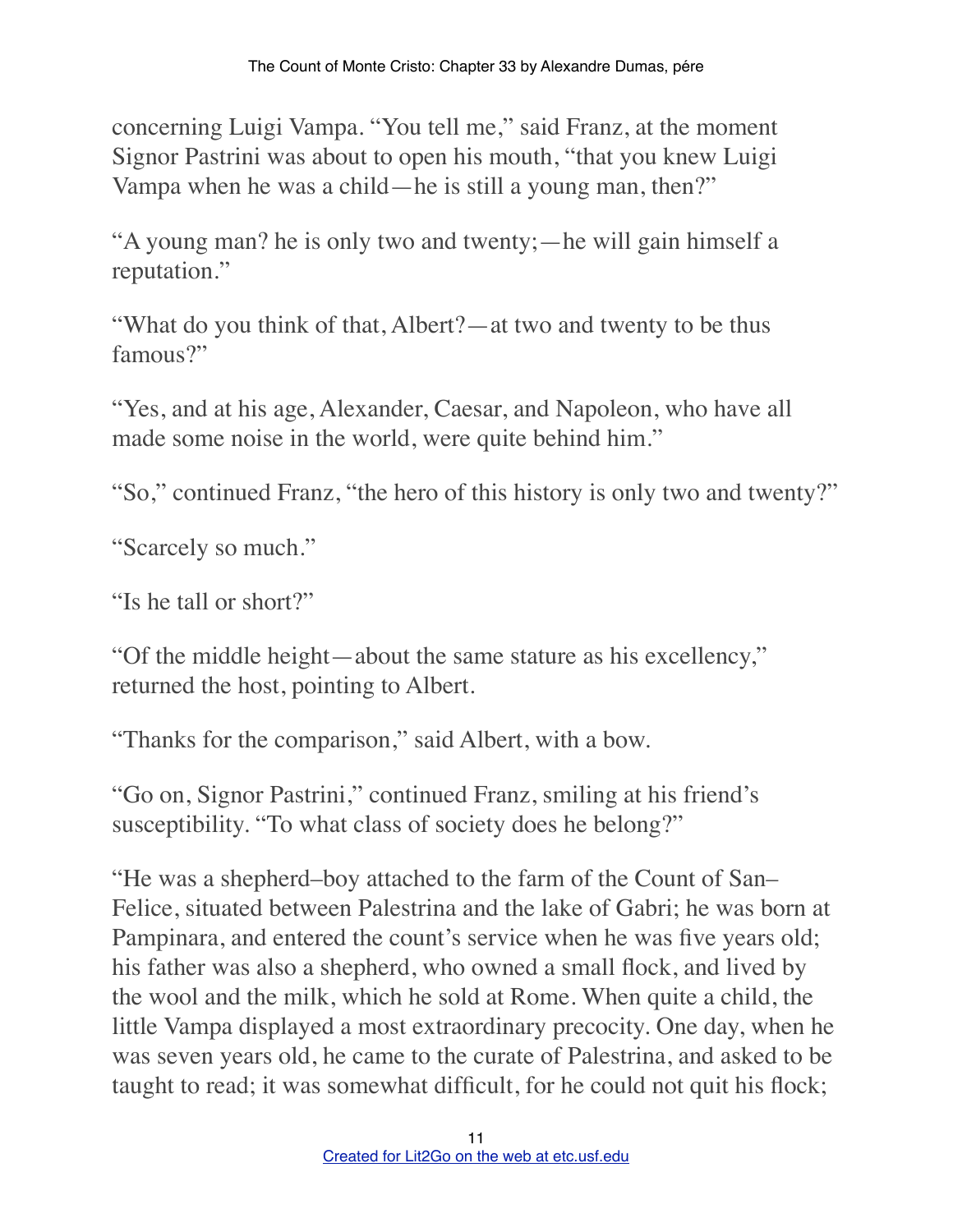but the good curate went every day to say mass at a little hamlet too poor to pay a priest and which, having no other name, was called Borgo; he told Luigi that he might meet him on his return, and that then he would give him a lesson, warning him that it would be short, and that he must profit as much as possible by it. The child accepted joyfully. Every day Luigi led his flock to graze on the road that leads from Palestrina to Borgo; every day, at nine o'clock in the morning, the priest and the boy sat down on a bank by the wayside, and the little shepherd took his lesson out of the priest's breviary. At the end of three months he had learned to read. This was not enough—he must now learn to write. The priest had a writing teacher at Rome make three alphabets—one large, one middling, and one small; and pointed out to him that by the help of a sharp instrument he could trace the letters on a slate, and thus learn to write. The same evening, when the flock was safe at the farm, the little Luigi hastened to the smith at Palestrina, took a large nail, heated and sharpened it, and formed a sort of stylus. The next morning he gathered an armful of pieces of slate and began. At the end of three months he had learned to write. The curate, astonished at his quickness and intelligence, made him a present of pens, paper, and a penknife. This demanded new effort, but nothing compared to the first; at the end of a week he wrote as well with this pen as with the stylus. The curate related the incident to the Count of San–Felice, who sent for the little shepherd, made him read and write before him, ordered his attendant to let him eat with the domestics, and to give him two piastres a month. With this, Luigi purchased books and pencils. He applied his imitative powers to everything, and, like Giotto, when young, he drew on his slate sheep, houses, and trees. Then, with his knife, he began to carve all sorts of objects in wood; it was thus that Pinelli, the famous sculptor, had commenced.

"A girl of six or seven—that is, a little younger than Vampa—tended sheep on a farm near Palestrina; she was an orphan, born at Valmontone and was named Teresa. The two children met, sat down near each other, let their flocks mingle together, played, laughed, and conversed together;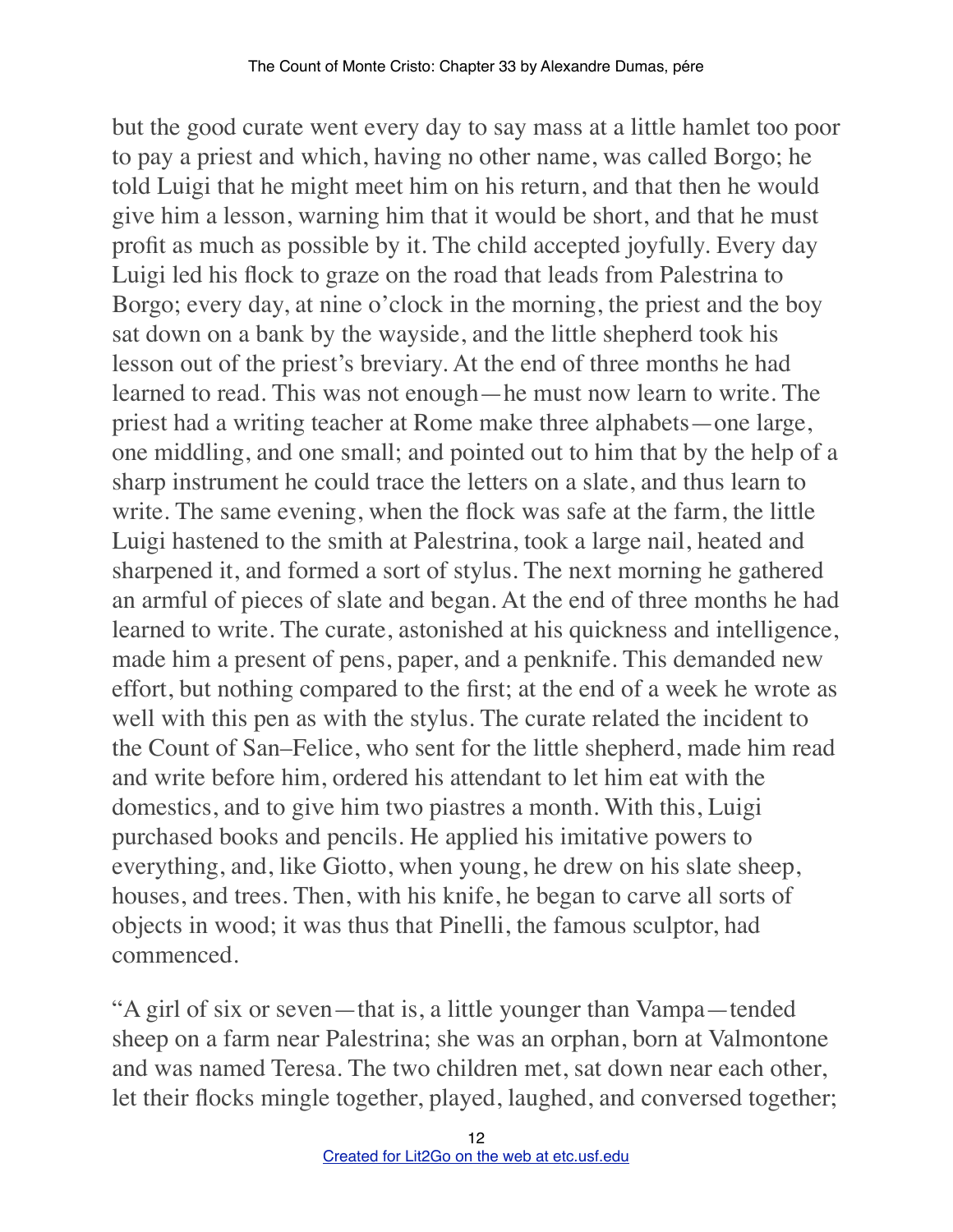in the evening they separated the Count of San–Felice's flock from those of Baron Cervetri, and the children returned to their respective farms, promising to meet the next morning. The next day they kept their word, and thus they grew up together. Vampa was twelve, and Teresa eleven. And yet their natural disposition revealed itself. Beside his taste for the fine arts, which Luigi had carried as far as he could in his solitude, he was given to alternating fits of sadness and enthusiasm, was often angry and capricious, and always sarcastic. None of the lads of Pampinara, Palestrina, or Valmontone had been able to gain any influence over him or even to become his companion. His disposition (always inclined to exact concessions rather than to make them) kept him aloof from all friendships. Teresa alone ruled by a look, a word, a gesture, this impetuous character, which yielded beneath the hand of a woman, and which beneath the hand of a man might have broken, but could never have been bended. Teresa was lively and gay, but coquettish to excess. The two piastres that Luigi received every month from the Count of San–Felice's steward, and the price of all the little carvings in wood he sold at Rome, were expended in ear–rings, necklaces, and gold hairpins. So that, thanks to her friend's generosity, Teresa was the most beautiful and the best–attired peasant near Rome. The two children grew up together, passing all their time with each other, and giving themselves up to the wild ideas of their different characters. Thus, in all their dreams, their wishes, and their conversations, Vampa saw himself the captain of a vessel, general of an army, or governor of a province. Teresa saw herself rich, superbly attired, and attended by a train of liveried domestics. Then, when they had thus passed the day in building castles in the air, they separated their flocks, and descended from the elevation of their dreams to the reality of their humble position.

"One day the young shepherd told the count's steward that he had seen a wolf come out of the Sabine mountains, and prowl around his flock. The steward gave him a gun; this was what Vampa longed for. This gun had an excellent barrel, made at Breschia, and carrying a ball with the precision of an English rifle; but one day the count broke the stock, and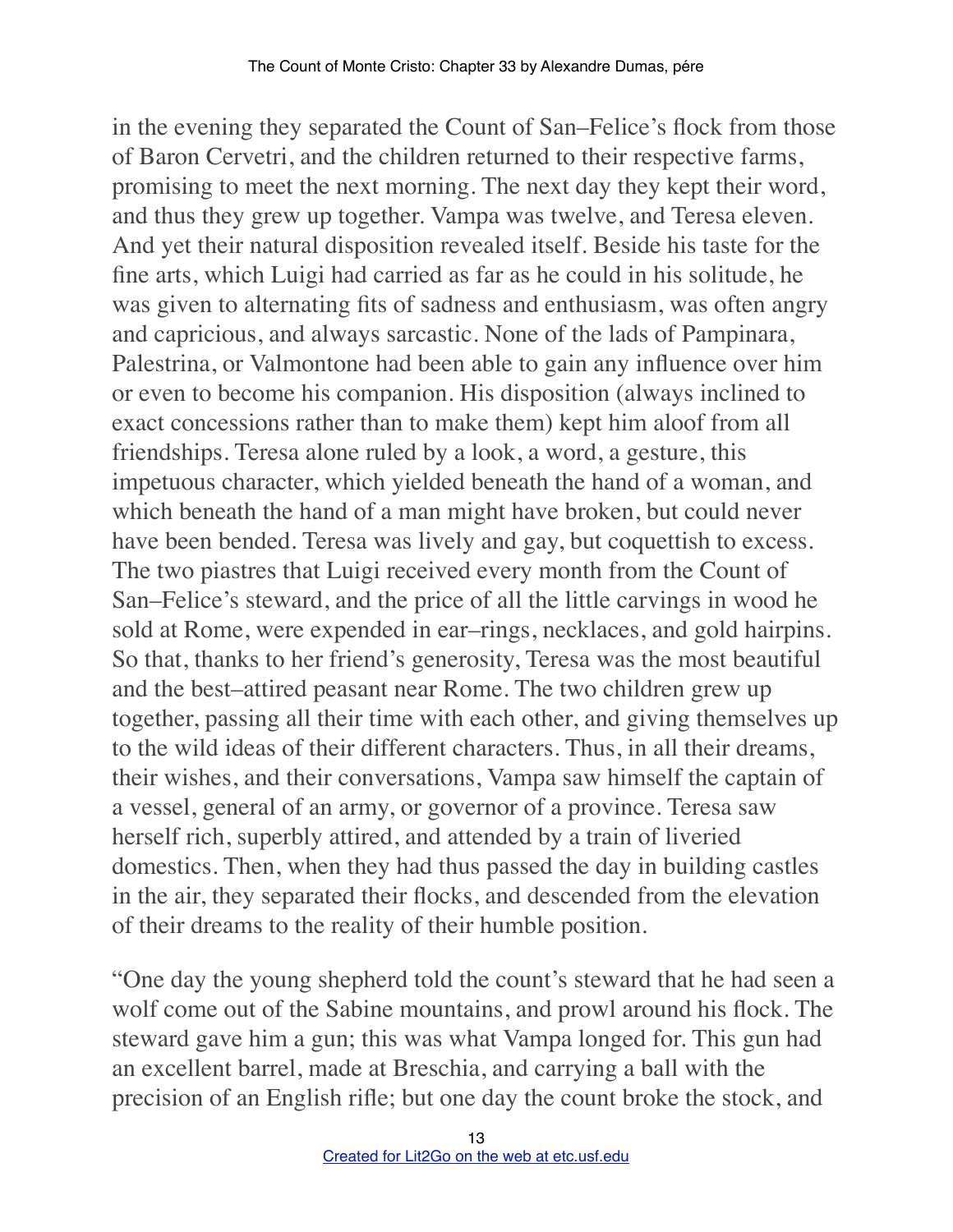had then cast the gun aside. This, however, was nothing to a sculptor like Vampa; he examined the broken stock, calculated what change it would require to adapt the gun to his shoulder, and made a fresh stock, so beautifully carved that it would have fetched fifteen or twenty piastres, had he chosen to sell it. But nothing could be farther from his thoughts. For a long time a gun had been the young man's greatest ambition. In every country where independence has taken the place of liberty, the first desire of a manly heart is to possess a weapon, which at once renders him capable of defence or attack, and, by rendering its owner terrible, often makes him feared. From this moment Vampa devoted all his leisure time to perfecting himself in the use of his precious weapon; he purchased powder and ball, and everything served him for a mark—the trunk of some old and moss–grown olive–tree, that grew on the Sabine mountains; the fox, as he quitted his earth on some marauding excursion; the eagle that soared above their heads: and thus he soon became so expert, that Teresa overcame the terror she at first felt at the report, and amused herself by watching him direct the ball wherever he pleased, with as much accuracy as if he placed it by hand.

"One evening a wolf emerged from a pine–wood hear which they were usually stationed, but the wolf had scarcely advanced ten yards ere he was dead. Proud of this exploit, Vampa took the dead animal on his shoulders, and carried him to the farm. These exploits had gained Luigi considerable reputation. The man of superior abilities always finds admirers, go where he will. He was spoken of as the most adroit, the strongest, and the most courageous contadino for ten leagues around; and although Teresa was universally allowed to be the most beautiful girl of the Sabines, no one had ever spoken to her of love, because it was known that she was beloved by Vampa. And yet the two young people had never declared their affection; they had grown together like two trees whose roots are mingled, whose branches intertwined, and whose intermingled perfume rises to the heavens. Only their wish to see each other had become a necessity, and they would have preferred death to a day's separation. Teresa was sixteen, and Vampa seventeen. About this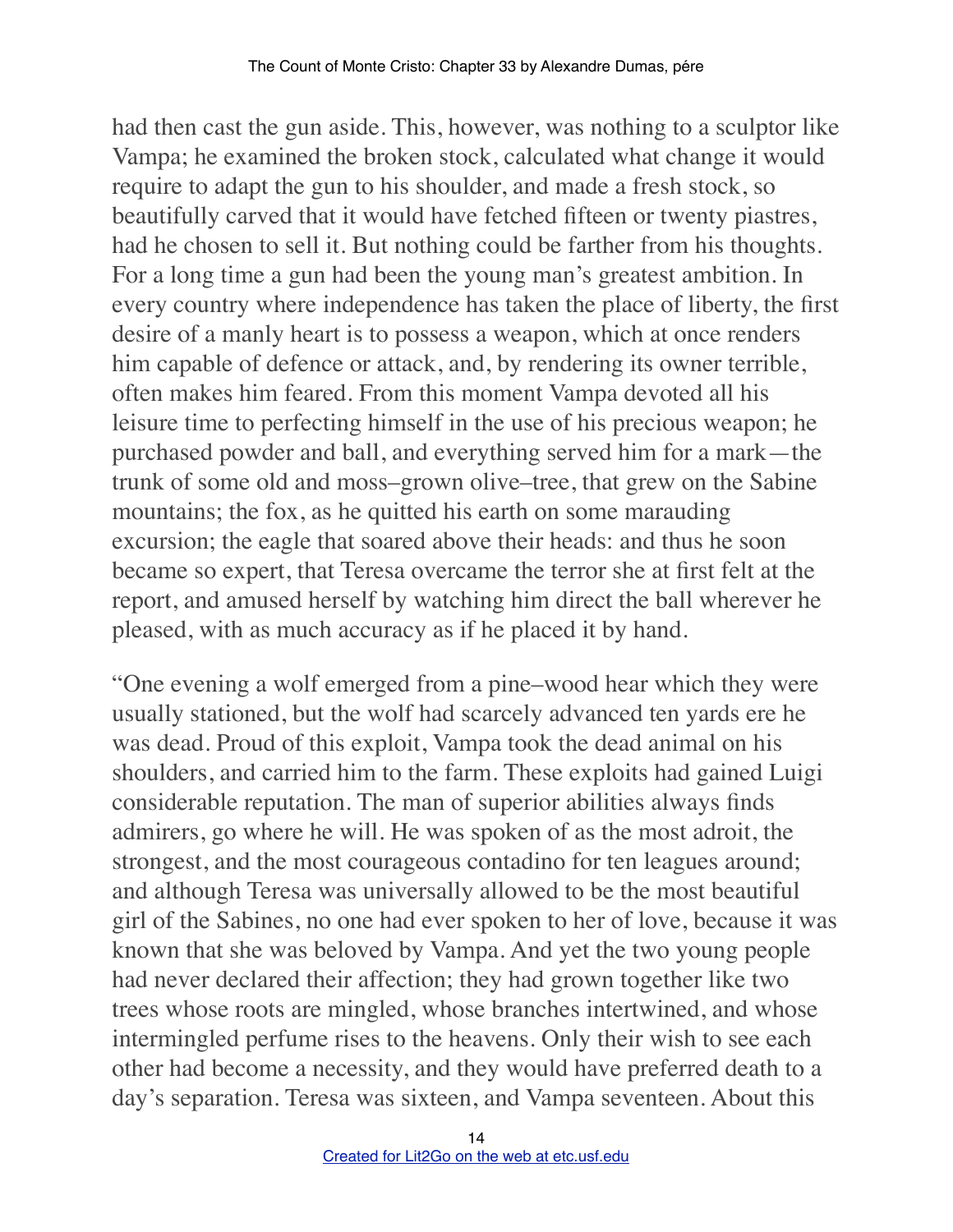time, a band of brigands that had established itself in the Lepini mountains began to be much spoken of. The brigands have never been really extirpated from the neighborhood of Rome. Sometimes a chief is wanted, but when a chief presents himself he rarely has to wait long for a band of followers.

"The celebrated Cucumetto, pursued in the Abruzzo, driven out of the kingdom of Naples, where he had carried on a regular war, had crossed the Garigliano, like Manfred, and had taken refuge on the banks of the Amasine between Sonnino and Juperno. He strove to collect a band of followers, and followed the footsteps of Decesaris and Gasperone, whom he hoped to surpass. Many young men of Palestrina, Frascati, and Pampinara had disappeared. Their disappearance at first caused much disquietude; but it was soon known that they had joined Cucumetto. After some time Cucumetto became the object of universal attention; the most extraordinary traits of ferocious daring and brutality were related of him. One day he carried off a young girl, the daughter of a surveyor of Frosinone. The bandit's laws are positive; a young girl belongs first to him who carries her off, then the rest draw lots for her, and she is abandoned to their brutality until death relieves her sufferings. When their parents are sufficiently rich to pay a ransom, a messenger is sent to negotiate; the prisoner is hostage for the security of the messenger; should the ransom be refused, the prisoner is irrevocably lost. The young girl's lover was in Cucumetto's troop; his name was Carlini. When she recognized her lover, the poor girl extended her arms to him, and believed herself safe; but Carlini felt his heart sink, for he but too well knew the fate that awaited her. However, as he was a favorite with Cucumetto, as he had for three years faithfully served him, and as he had saved his life by shooting a dragoon who was about to cut him down, he hoped the chief would have pity on him. He took Cucumetto one side, while the young girl, seated at the foot of a huge pine that stood in the centre of the forest, made a veil of her picturesque head–dress to hide her face from the lascivious gaze of the bandits. There he told the chief all—his affection for the prisoner, their promises of mutual fidelity, and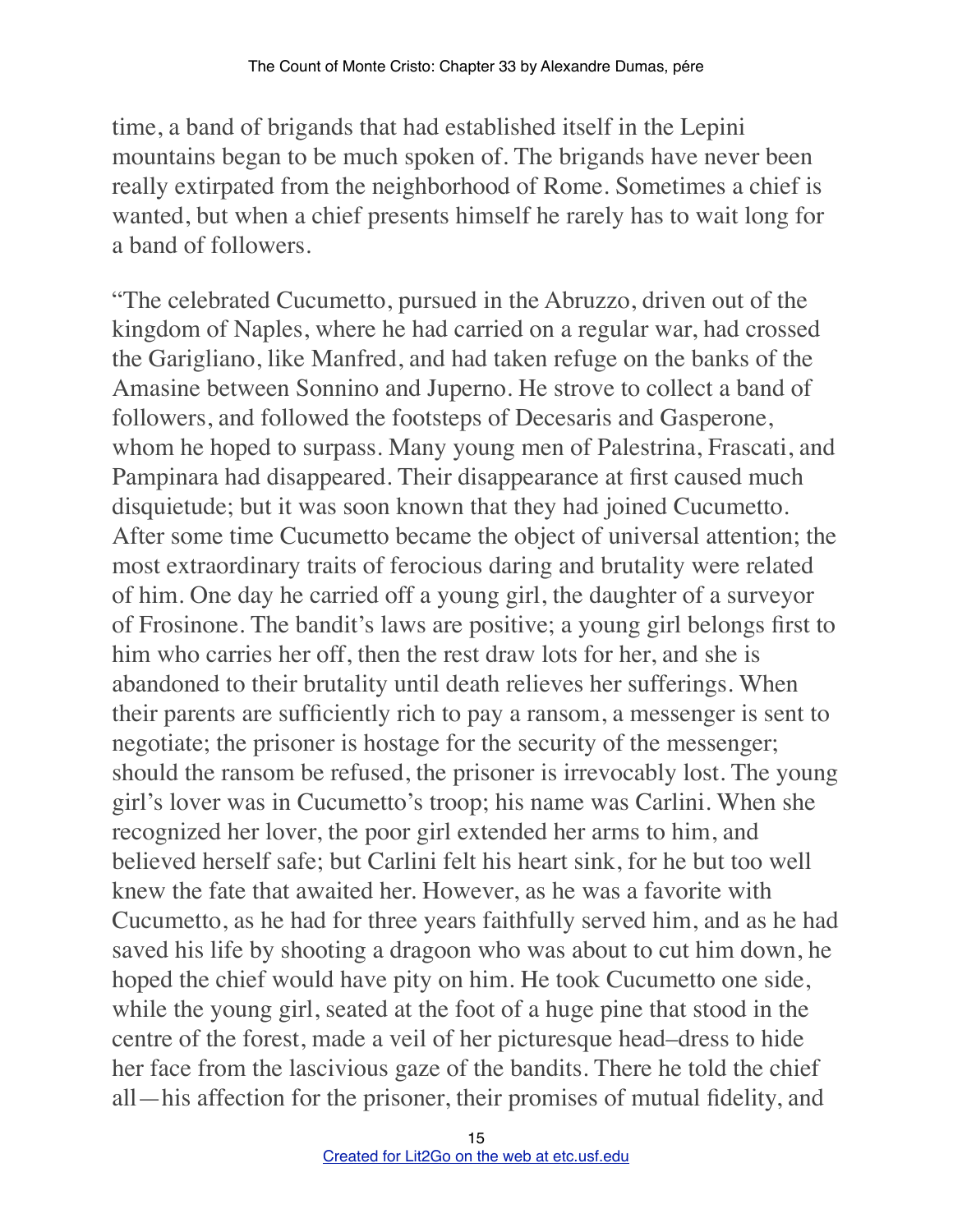how every night, since he had been near, they had met in some neighboring ruins.

"It so happened that night that Cucumetto had sent Carlini to a village, so that he had been unable to go to the place of meeting. Cucumetto had been there, however, by accident, as he said, and had carried the maiden off. Carlini besought his chief to make an exception in Rita's favor, as her father was rich, and could pay a large ransom. Cucumetto seemed to yield to his friend's entreaties, and bade him find a shepherd to send to Rita's father at Frosinone. Carlini flew joyfully to Rita, telling her she was saved, and bidding her write to her father, to inform him what had occurred, and that her ransom was fixed at three hundred piastres. Twelve hours' delay was all that was granted—that is, until nine the next morning. The instant the letter was written, Carlini seized it, and hastened to the plain to find a messenger. He found a young shepherd watching his flock. The natural messengers of the bandits are the shepherds who live between the city and the mountains, between civilized and savage life. The boy undertook the commission, promising to be in Frosinone in less than an hour. Carlini returned, anxious to see his mistress, and announce the joyful intelligence. He found the troop in the glade, supping off the provisions exacted as contributions from the peasants; but his eye vainly sought Rita and Cucumetto among them. He inquired where they were, and was answered by a burst of laughter. A cold perspiration burst from every pore, and his hair stood on end. He repeated his question. One of the bandits rose, and offered him a glass filled with Orvietto, saying, 'To the health of the brave Cucumetto and the fair Rita.' At this moment Carlini heard a woman's cry; he divined the truth, seized the glass, broke it across the face of him who presented it, and rushed towards the spot whence the cry came. After a hundred yards he turned the corner of the thicket; he found Rita senseless in the arms of Cucumetto. At the sight of Carlini, Cucumetto rose, a pistol in each hand. The two brigands looked at each other for a moment—the one with a smile of lasciviousness on his lips, the other with the pallor of death on his brow. A terrible battle between the two men seemed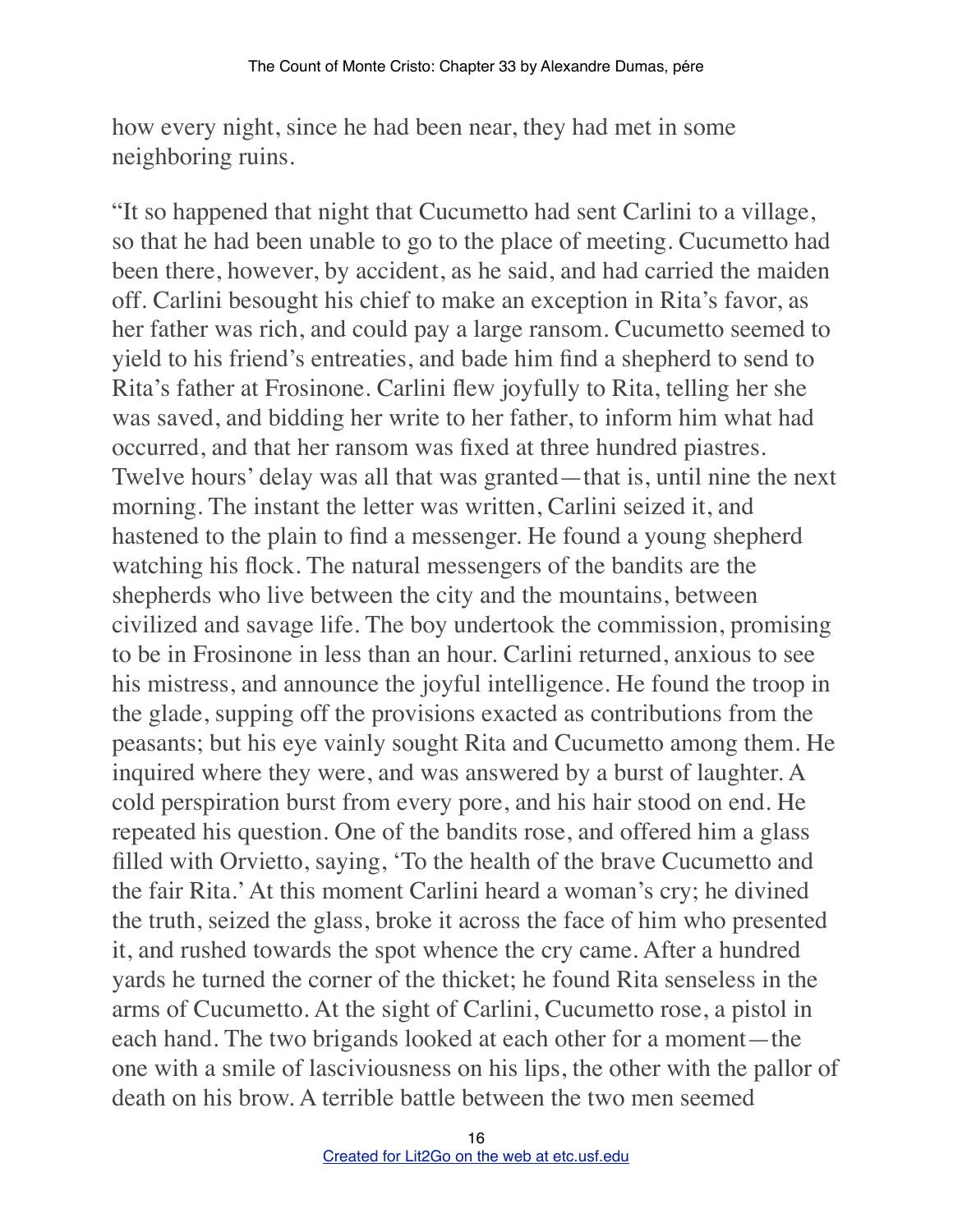imminent; but by degrees Carlini's features relaxed, his hand, which had grasped one of the pistols in his belt, fell to his side. Rita lay between them. The moon lighted the group.

"'Well,' said Cucumetto, 'have you executed your commission?'

"'Yes, captain,' returned Carlini. 'At nine o'clock to-morrow Rita's father will be here with the money.'—'It is well; in the meantime, we will have a merry night; this young girl is charming, and does credit to your taste. Now, as I am not egotistical, we will return to our comrades and draw lots for her.'—'You have determined, then, to abandon her to the common law?" said Carlini.

"'Why should an exception be made in her favor?'

"'I thought that my entreaties'—

"'What right have you, any more than the rest, to ask for an exception?'—'It is true.'—'But never mind,' continued Cucumetto, laughing, 'sooner or later your turn will come.' Carlini's teeth clinched convulsively.

"'Now, then,' said Cucumetto, advancing towards the other bandits, 'are you coming?'—'I follow you.'

"Cucumetto departed, without losing sight of Carlini, for, doubtless, he feared lest he should strike him unawares; but nothing betrayed a hostile design on Carlini's part. He was standing, his arms folded, near Rita, who was still insensible. Cucumetto fancied for a moment the young man was about to take her in his arms and fly; but this mattered little to him now Rita had been his; and as for the money, three hundred piastres distributed among the band was so small a sum that he cared little about it. He continued to follow the path to the glade; but, to his great surprise, Carlini arrived almost as soon as himself. 'Let us draw lots! let us draw lots!' cried all the brigands, when they saw the chief.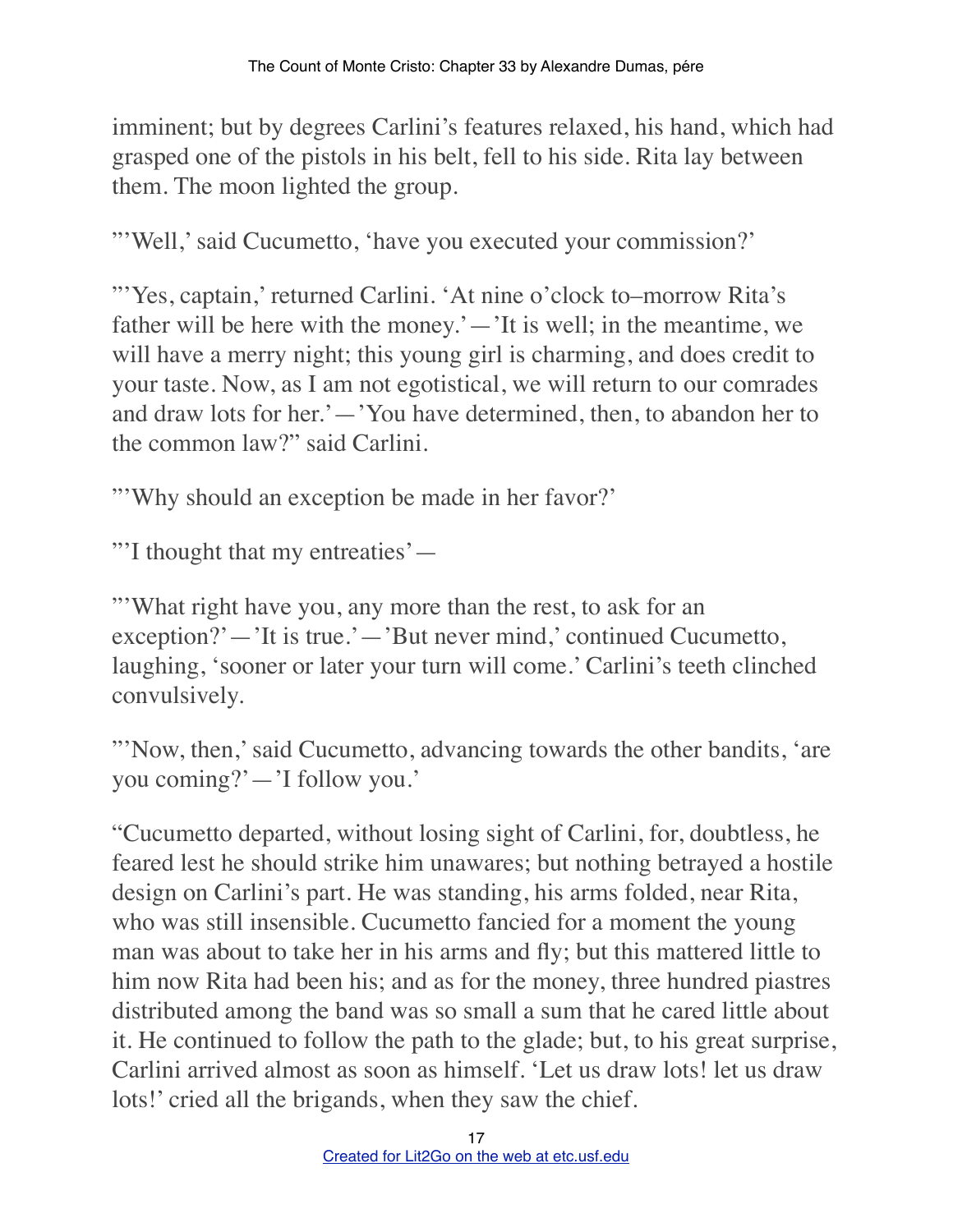"Their demand was fair, and the chief inclined his head in sign of acquiescence. The eyes of all shone fiercely as they made their demand, and the red light of the fire made them look like demons. The names of all, including Carlini, were placed in a hat, and the youngest of the band drew forth a ticket; the ticket bore the name of Diovolaccio. He was the man who had proposed to Carlini the health of their chief, and to whom Carlini replied by breaking the glass across his face. A large wound, extending from the temple to the mouth, was bleeding profusely. Diovalaccio, seeing himself thus favored by fortune, burst into a loud laugh. 'Captain,' said he, 'just now Carlini would not drink your health when I proposed it to him; propose mine to him, and let us see if he will be more condescending to you than to me.' Every one expected an explosion on Carlini's part; but to their great surprise, he took a glass in one hand and a flask in the other, and filling it,—'Your health, Diavolaccio,' said he calmly, and he drank it off, without his hand trembling in the least. Then sitting down by the fire, 'My supper,' said he; 'my expedition has given me an appetite.' — 'Well done, Carlini!' cried the brigands; 'that is acting like a good fellow;' and they all formed a circle round the fire, while Diavolaccio disappeared. Carlini ate and drank as if nothing had happened. The bandits looked on with astonishment at this singular conduct until they heard footsteps. They turned round, and saw Diavolaccio bearing the young girl in his arms. Her head hung back, and her long hair swept the ground. As they entered the circle, the bandits could perceive, by the firelight, the unearthly pallor of the young girl and of Diavolaccio. This apparition was so strange and so solemn, that every one rose, with the exception of Carlini, who remained seated, and ate and drank calmly. Diavolaccio advanced amidst the most profound silence, and laid Rita at the captain's feet. Then every one could understand the cause of the unearthly pallor in the young girl and the bandit. A knife was plunged up to the hilt in Rita's left breast. Every one looked at Carlini; the sheath at his belt was empty. 'Ah, ah,' said the chief, 'I now understand why Carlini stayed behind.' All savage natures appreciate a desperate deed. No other of the bandits would, perhaps, have done the same; but they all understood what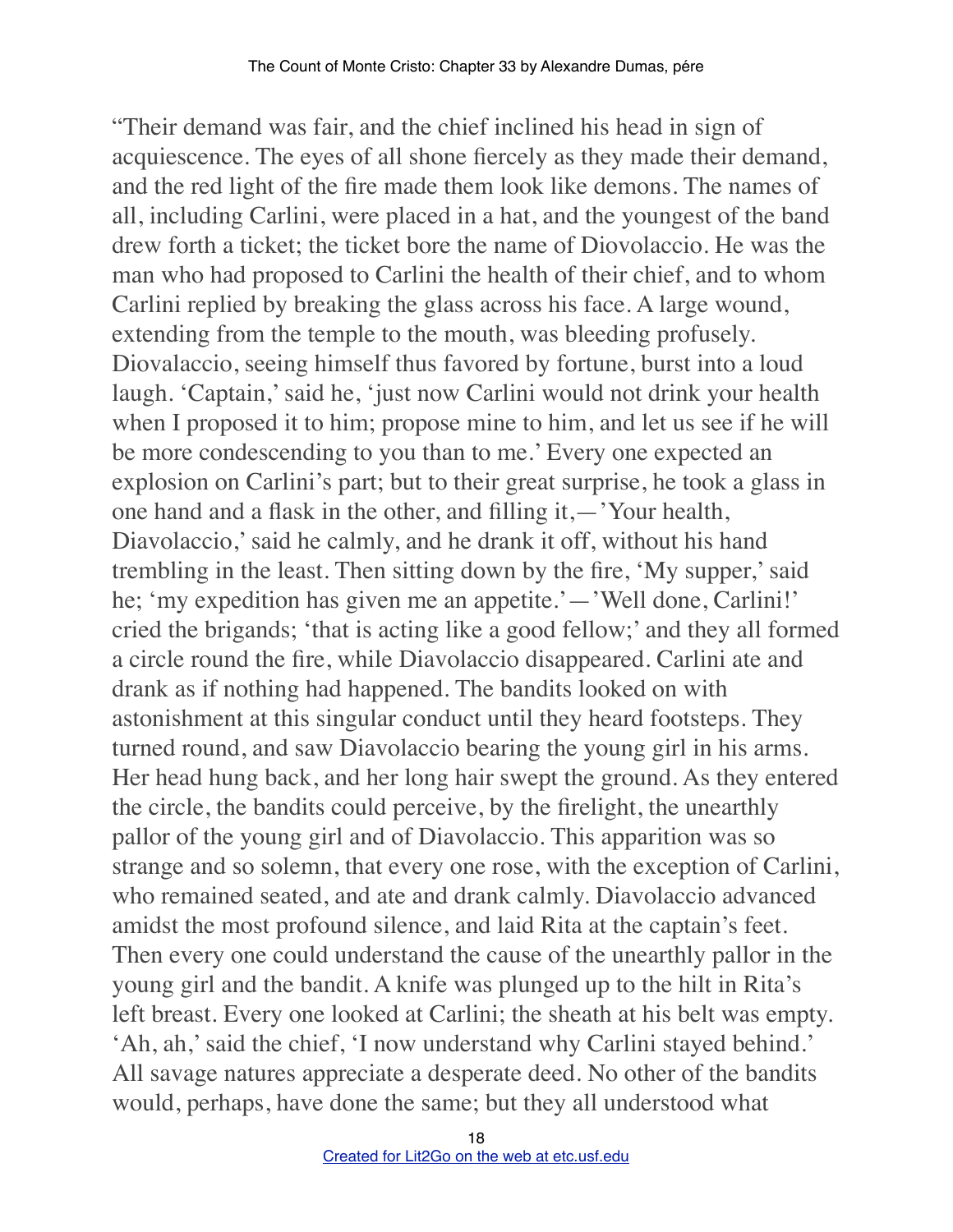Carlini had done. 'Now, then,' cried Carlini, rising in his turn, and approaching the corpse, his hand on the butt of one of his pistols, 'does any one dispute the possession of this woman with me?'—'No,' returned the chief, 'she is thine.' Carlini raised her in his arms, and carried her out of the circle of firelight. Cucumetto placed his sentinels for the night, and the bandits wrapped themselves in their cloaks, and lay down before the fire. At midnight the sentinel gave the alarm, and in an instant all were on the alert. It was Rita's father, who brought his daughter's ransom in person. 'Here,' said he, to Cucumetto, 'here are three hundred piastres; give me back my child. But the chief, without taking the money, made a sign to him to follow. The old man obeyed. They both advanced beneath the trees, through whose branches streamed the moonlight. Cucumetto stopped at last, and pointed to two persons grouped at the foot of a tree.

"There,' said he, 'demand thy child of Carlini; he will tell thee what has become of her;' and he returned to his companions. The old man remained motionless; he felt that some great and unforeseen misfortune hung over his head. At length he advanced toward the group, the meaning of which he could not comprehend. As he approached, Carlini raised his head, and the forms of two persons became visible to the old man's eyes. A woman lay on the ground, her head resting on the knees of a man, who was seated by her; as he raised his head, the woman's face became visible. The old man recognized his child, and Carlini recognized the old man. 'I expected thee,' said the bandit to Rita's father. —'Wretch!' returned the old man, 'what hast thou done?' and he gazed with terror on Rita, pale and bloody, a knife buried in her bosom. A ray of moonlight poured through the trees, and lighted up the face of the dead.—'Cucumetto had violated thy daughter,' said the bandit; 'I loved her, therefore I slew her; for she would have served as the sport of the whole band.' The old man spoke not, and grew pale as death. 'Now,' continued Carlini, 'if I have done wrongly, avenge her;' and withdrawing the knife from the wound in Rita's bosom, he held it out to the old man with one hand, while with the other he tore open his vest.—'Thou hast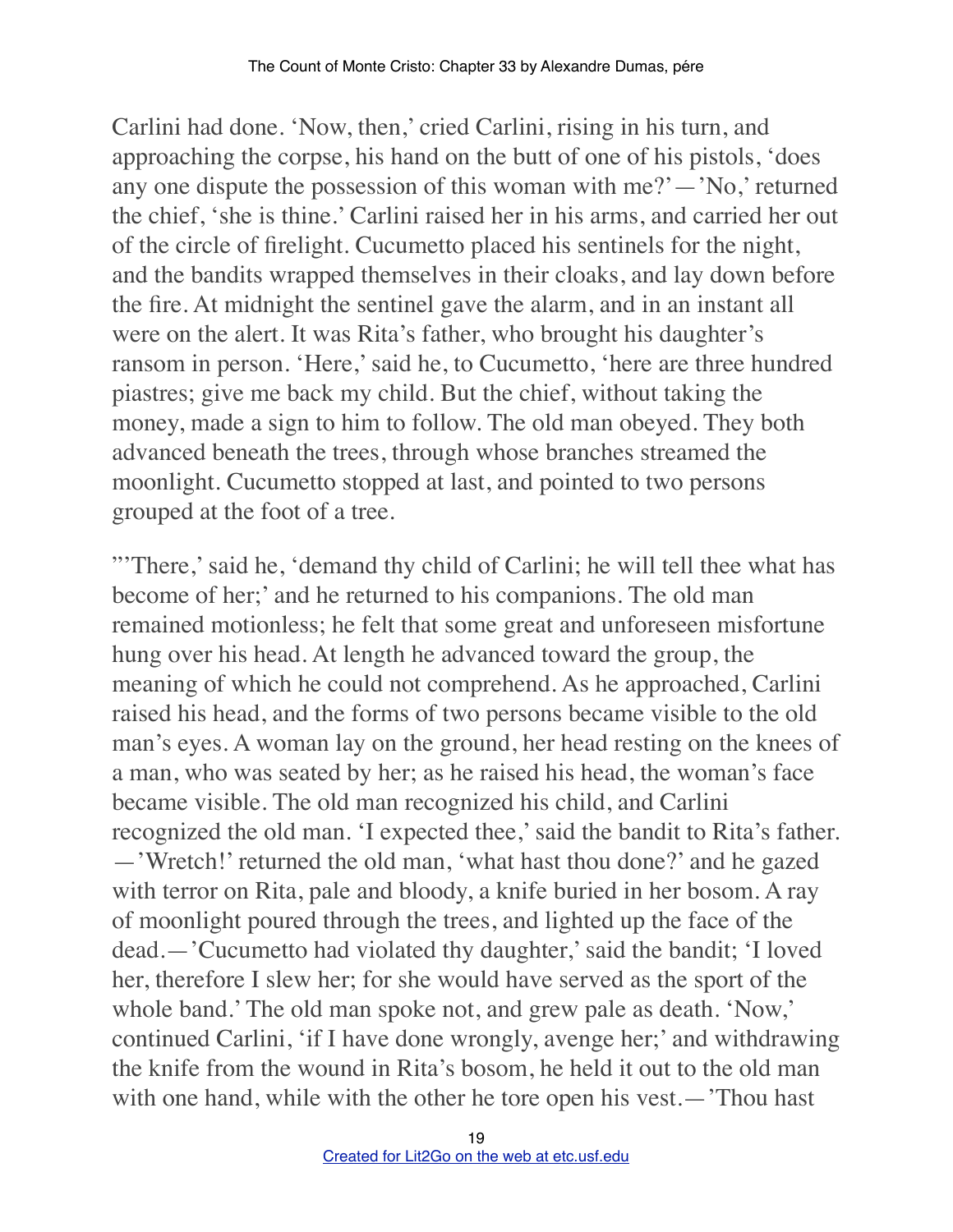done well!' returned the old man in a hoarse voice; 'embrace me, my son.' Carlini threw himself, sobbing like a child, into the arms of his mistress's father. These were the first tears the man of blood had ever wept. 'Now,' said the old man, 'aid me to bury my child.' Carlini fetched two pickaxes; and the father and the lover began to dig at the foot of a huge oak, beneath which the young girl was to repose. When the grave was formed, the father kissed her first, and then the lover; afterwards, one taking the head, the other the feet, they placed her in the grave. Then they knelt on each side of the grave, and said the prayers of the dead. Then, when they had finished, they cast the earth over the corpse, until the grave was filled. Then, extending his hand, the old man said; 'I thank you, my son; and now leave me alone.'—'Yet'—replied Carlini. —'Leave me, I command you.' Carlini obeyed, rejoined his comrades, folded himself in his cloak, and soon appeared to sleep as soundly as the rest. It had been resolved the night before to change their encampment. An hour before daybreak, Cucumetto aroused his men, and gave the word to march. But Carlini would not quit the forest, without knowing what had become of Rita's father. He went toward the place where he had left him. He found the old man suspended from one of the branches of the oak which shaded his daughter's grave. He then took an oath of bitter vengeance over the dead body of the one and the tomb of the other. But he was unable to complete this oath, for two days afterwards, in an encounter with the Roman carbineers, Carlini was killed. There was some surprise, however, that, as he was with his face to the enemy, he should have received a ball between his shoulders. That astonishment ceased when one of the brigands remarked to his comrades that Cucumetto was stationed ten paces in Carlini's rear when he fell. On the morning of the departure from the forest of Frosinone he had followed Carlini in the darkness, and heard this oath of vengeance, and, like a wise man, anticipated it. They told ten other stories of this bandit chief, each more singular than the other. Thus, from Fondi to Perusia, every one trembles at the name of Cucumetto.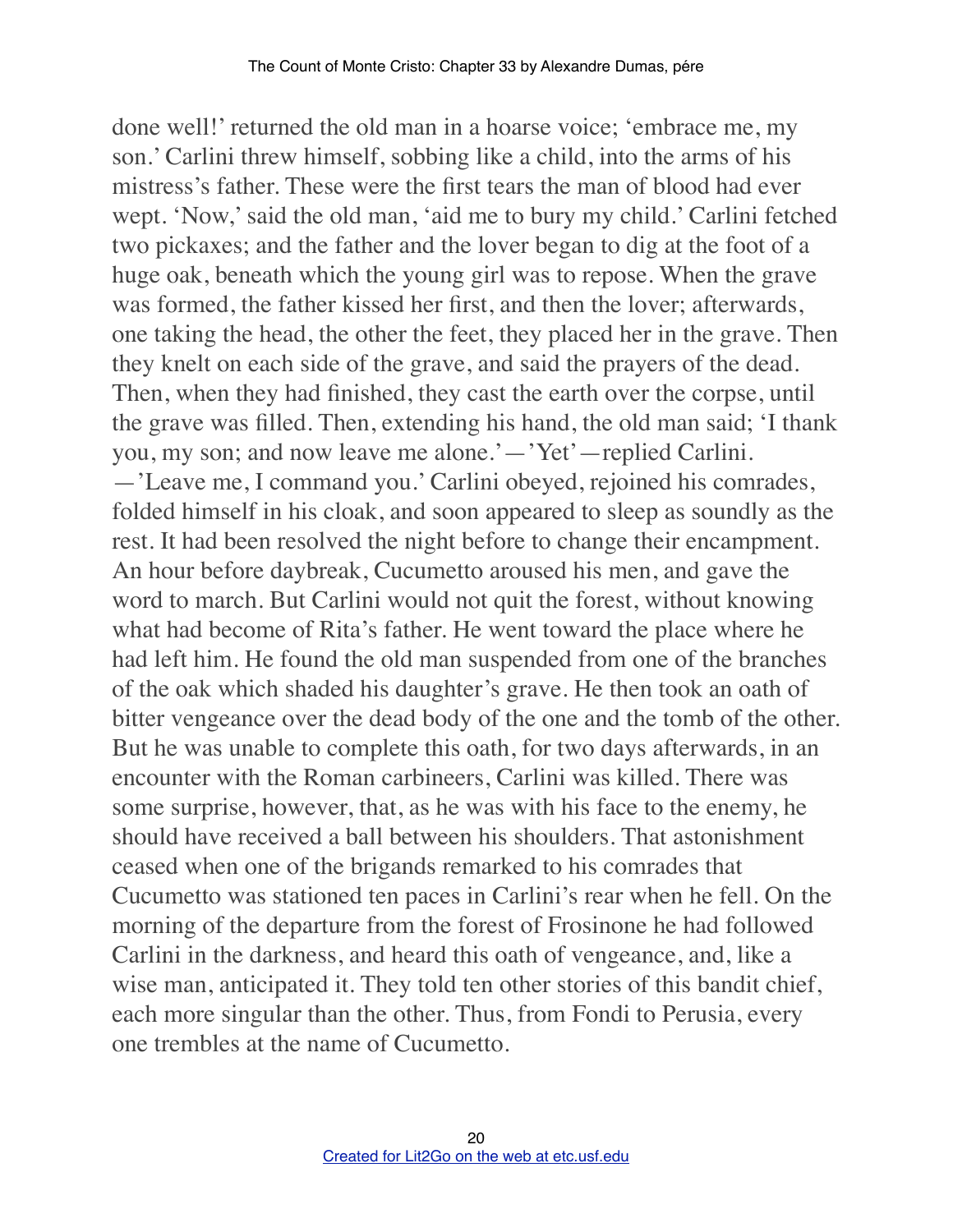"These narratives were frequently the theme of conversation between Luigi and Teresa. The young girl trembled very much at hearing the stories; but Vampa reassured her with a smile, tapping the butt of his good fowling–piece, which threw its ball so well; and if that did not restore her courage, he pointed to a crow, perched on some dead branch, took aim, touched the trigger, and the bird fell dead at the foot of the tree. Time passed on, and the two young people had agreed to be married when Vampa should be twenty and Teresa nineteen years of age. They were both orphans, and had only their employers' leave to ask, which had been already sought and obtained. One day when they were talking over their plans for the future, they heard two or three reports of firearms, and then suddenly a man came out of the wood, near which the two young persons used to graze their flocks, and hurried towards them. When he came within hearing, he exclaimed. 'I am pursued; can you conceal me?' They knew full well that this fugitive must be a bandit; but there is an innate sympathy between the Roman brigand and the Roman peasant and the latter is always ready to aid the former. Vampa, without saying a word, hastened to the stone that closed up the entrance to their grotto, drew it away, made a sign to the fugitive to take refuge there, in a retreat unknown to every one, closed the stone upon him, and then went and resumed his seat by Teresa. Instantly afterwards four carbineers, on horseback, appeared on the edge of the wood; three of them appeared to be looking for the fugitive, while the fourth dragged a brigand prisoner by the neck. The three carbineers looked about carefully on every side, saw the young peasants, and galloping up, began to question them. They had seen no one. 'That is very annoying,' said the brigadier; for the man we are looking for is the chief.'—'Cucumetto?' cried Luigi and Teresa at the same moment.

"'Yes,' replied the brigadier; 'and as his head is valued at a thousand Roman crowns, there would have been five hundred for you, if you had helped us to catch him.' The two young persons exchanged looks. The brigadier had a moment's hope. Five hundred Roman crowns are three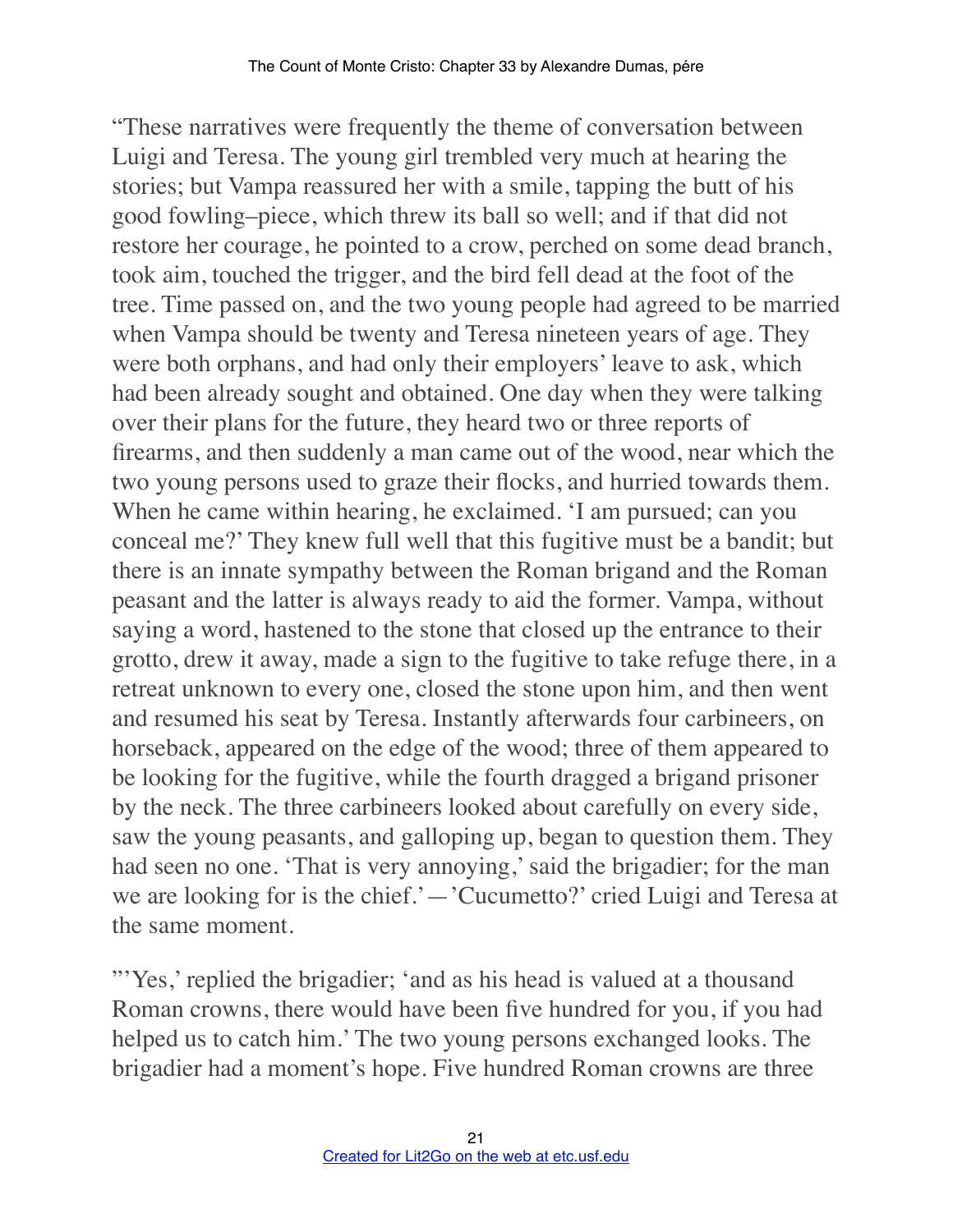thousand lire, and three thousand lire are a fortune for two poor orphans who are going to be married.

"Yes, it is very annoying,' said Vampa; 'but we have not seen him.'

"Then the carbineers scoured the country in different directions, but in vain; then, after a time, they disappeared. Vampa then removed the stone, and Cucumetto came out. Through the crevices in the granite he had seen the two young peasants talking with the carbineers, and guessed the subject of their parley. He had read in the countenances of Luigi and Teresa their steadfast resolution not to surrender him, and he drew from his pocket a purse full of gold, which he offered to them. But Vampa raised his head proudly; as to Teresa, her eyes sparkled when she thought of all the fine gowns and gay jewellery she could buy with this purse of gold.

"Cucumetto was a cunning fiend, and had assumed the form of a brigand instead of a serpent, and this look from Teresa showed to him that she was a worthy daughter of Eve, and he returned to the forest, pausing several times on his way, under the pretext of saluting his protectors. Several days elapsed, and they neither saw nor heard of Cucumetto. The time of the Carnival was at hand. The Count of San–Felice announced a grand masked ball, to which all that were distinguished in Rome were invited. Teresa had a great desire to see this ball. Luigi asked permission of his protector, the steward, that she and he might be present amongst the servants of the house. This was granted. The ball was given by the Count for the particular pleasure of his daughter Carmela, whom he adored. Carmela was precisely the age and figure of Teresa, and Teresa was as handsome as Carmela. On the evening of the ball Teresa was attired in her best, her most brilliant ornaments in her hair, and gayest glass beads,—she was in the costume of the women of Frascati. Luigi wore the very picturesque garb of the Roman peasant at holiday time. They both mingled, as they had leave to do, with the servants and peasants.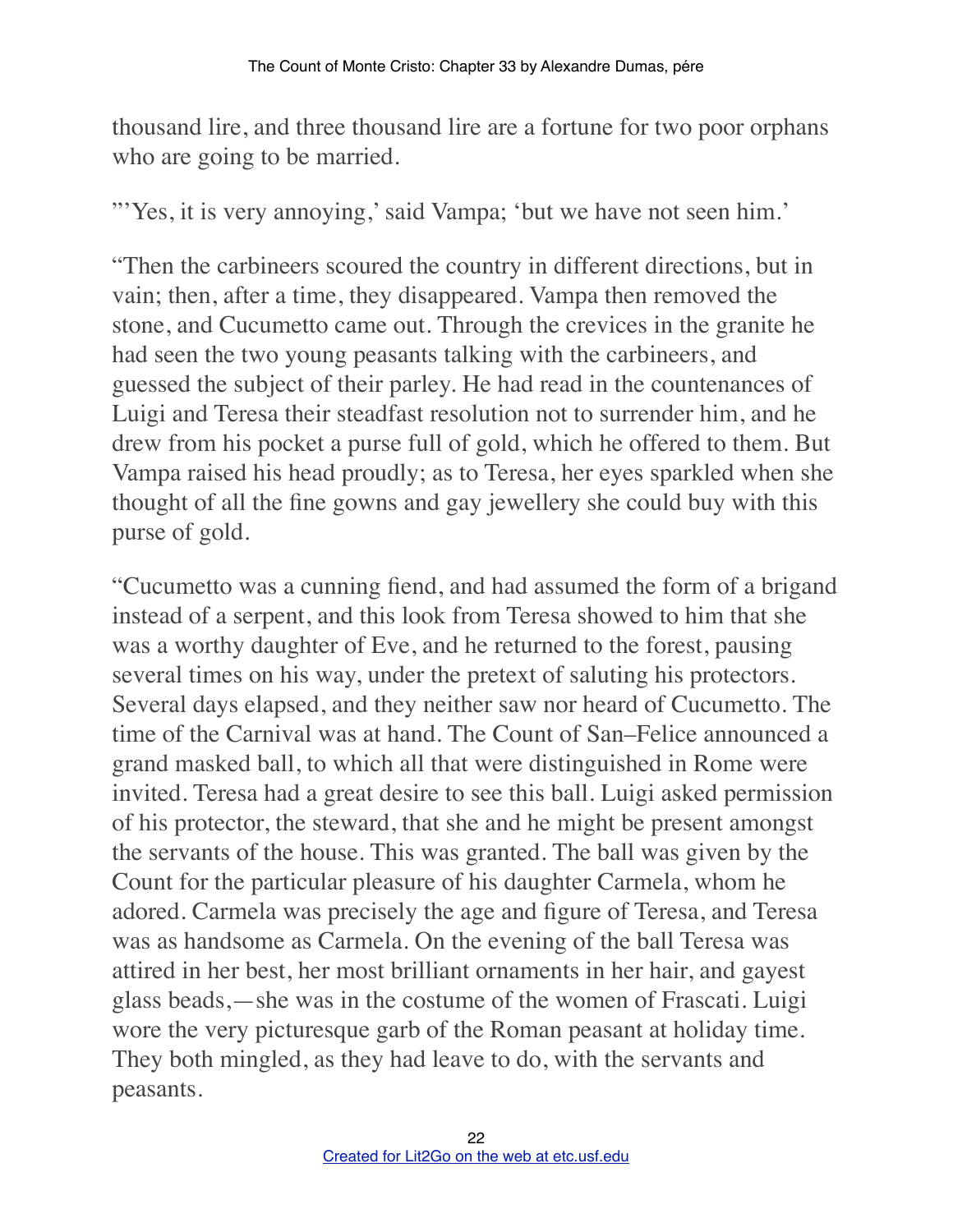"The festa was magnificent; not only was the villa brilliantly illuminated, but thousands of colored lanterns were suspended from the trees in the garden; and very soon the palace overflowed to the terraces, and the terraces to the garden–walks. At each cross–path was an orchestra, and tables spread with refreshments; the guests stopped, formed quadrilles, and danced in any part of the grounds they pleased. Carmela was attired like a woman of Sonnino. Her cap was embroidered with pearls, the pins in her hair were of gold and diamonds, her girdle was of Turkey silk, with large embroidered flowers, her bodice and skirt were of cashmere, her apron of Indian muslin, and the buttons of her corset were of jewels. Two of her companions were dressed, the one as a woman of Nettuno, and the other as a woman of La Riccia. Four young men of the richest and noblest families of Rome accompanied them with that Italian freedom which has not its parallel in any other country in the world. They were attired as peasants of Albano, Velletri, Civita– Castellana, and Sora. We need hardly add that these peasant costumes, like those of the young women, were brilliant with gold and jewels.

"Carmela wished to form a quadrille, but there was one lady wanting. Carmela looked all around her, but not one of the guests had a costume similar to her own, or those of her companions. The Count of San–Felice pointed out Teresa, who was hanging on Luigi's arm in a group of peasants. 'Will you allow me, father?' said Carmela.—'Certainly,' replied the count, 'are we not in Carnival time?'—Carmela turned towards the young man who was talking with her, and saying a few words to him, pointed with her finger to Teresa. The young man looked, bowed in obedience, and then went to Teresa, and invited her to dance in a quadrille directed by the count's daughter. Teresa felt a flush pass over her face; she looked at Luigi, who could not refuse his assent. Luigi slowly relinquished Teresa's arm, which he had held beneath his own, and Teresa, accompanied by her elegant cavalier, took her appointed place with much agitation in the aristocratic quadrille. Certainly, in the eyes of an artist, the exact and strict costume of Teresa had a very different character from that of Carmela and her companions; and Teresa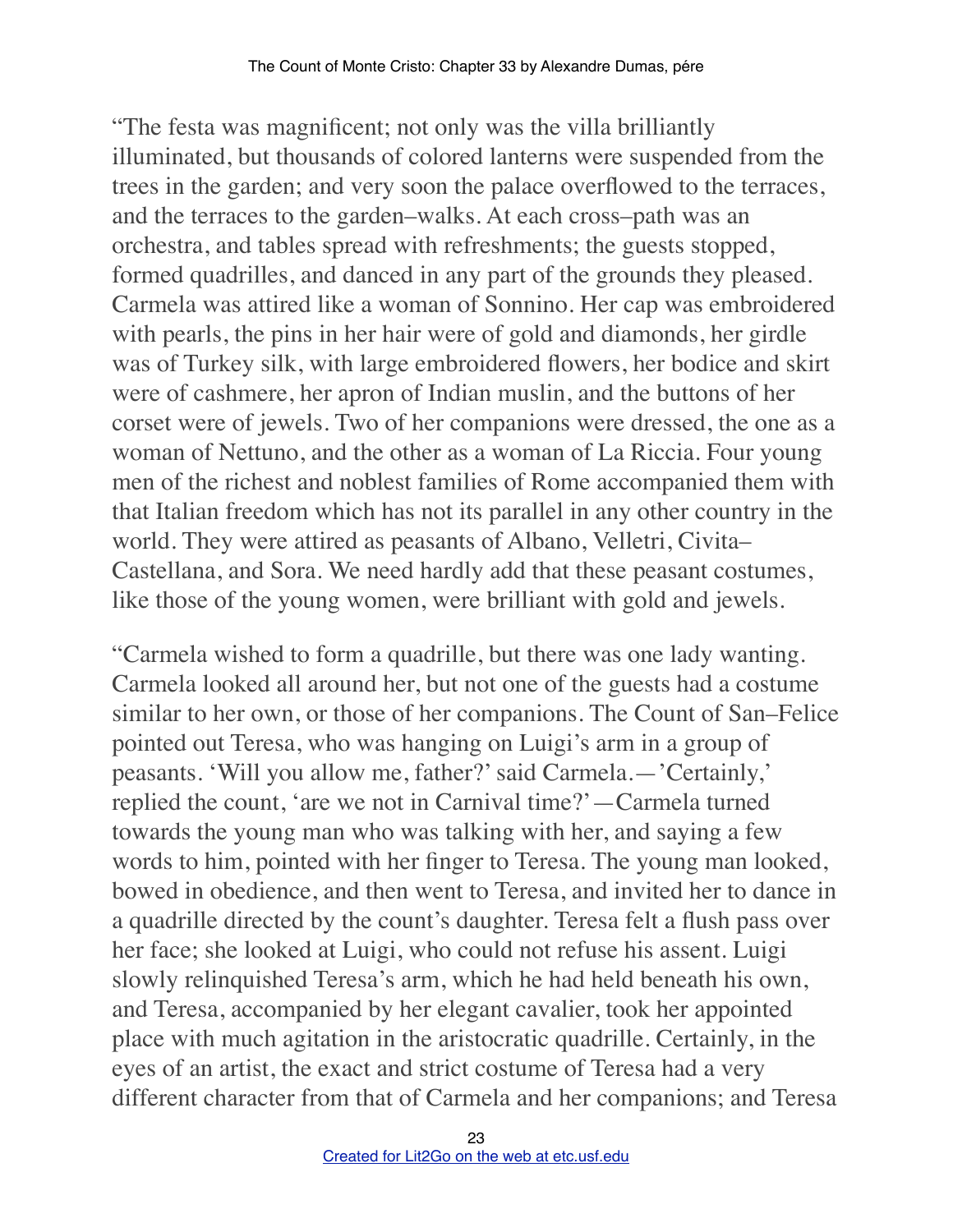was frivolous and coquettish, and thus the embroidery and muslins, the cashmere waist–girdles, all dazzled her, and the reflection of sapphires and diamonds almost turned her giddy brain.

"Luigi felt a sensation hitherto unknown arising in his mind. It was like an acute pain which gnawed at his heart, and then thrilled through his whole body. He followed with his eye each movement of Teresa and her cavalier; when their hands touched, he felt as though he should swoon; every pulse beat with violence, and it seemed as though a bell were ringing in his ears. When they spoke, although Teresa listened timidly and with downcast eyes to the conversation of her cavalier, as Luigi could read in the ardent looks of the good–looking young man that his language was that of praise, it seemed as if the whole world was turning round with him, and all the voices of hell were whispering in his ears ideas of murder and assassination. Then fearing that his paroxysm might get the better of him, he clutched with one hand the branch of a tree against which he was leaning, and with the other convulsively grasped the dagger with a carved handle which was in his belt, and which, unwittingly, he drew from the scabbard from time to time. Luigi was jealous! He felt that, influenced by her ambitions and coquettish disposition, Teresa might escape him.

"The young peasant girl, at first timid and scared, soon recovered herself. We have said that Teresa was handsome, but this is not all; Teresa was endowed with all those wild graces which are so much more potent than our affected and studied elegancies. She had almost all the honors of the quadrille, and if she were envious of the Count of San– Felice's daughter, we will not undertake to say that Carmela was not jealous of her. And with overpowering compliments her handsome cavalier led her back to the place whence he had taken her, and where Luigi awaited her. Twice or thrice during the dance the young girl had glanced at Luigi, and each time she saw that he was pale and that his features were agitated, once even the blade of his knife, half drawn from its sheath, had dazzled her eyes with its sinister glare. Thus, it was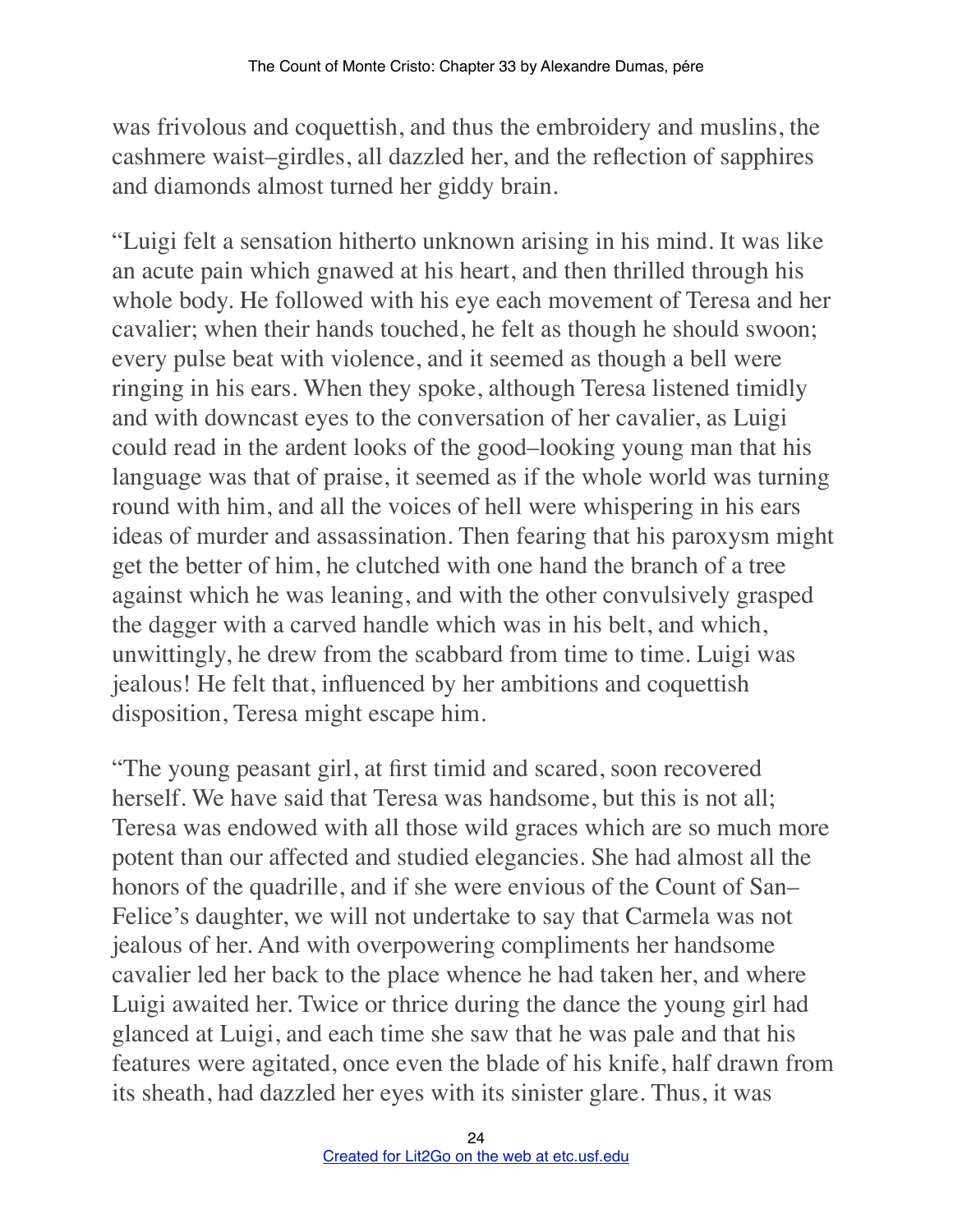almost tremblingly that she resumed her lover's arm. The quadrille had been most perfect, and it was evident there was a great demand for a repetition, Carmela alone objecting to it, but the Count of San–Felice besought his daughter so earnestly, that she acceded. One of the cavaliers then hastened to invite Teresa, without whom it was impossible for the quadrille to be formed, but the young girl had disappeared. The truth was, that Luigi had not felt the strength to support another such trial, and, half by persuasion and half by force, he had removed Teresa toward another part of the garden. Teresa had yielded in spite of herself, but when she looked at the agitated countenance of the young man, she understood by his silence and trembling voice that something strange was passing within him. She herself was not exempt from internal emotion, and without having done anything wrong, yet fully comprehended that Luigi was right in reproaching her. Why, she did not know, but yet she did not the less feel that these reproaches were merited. However, to Teresa's great astonishment, Luigi remained mute, and not a word escaped his lips the rest of the evening. When the chill of the night had driven away the guests from the gardens, and the gates of the villa were closed on them for the festa in–doors, he took Teresa quite away, and as he left her at her home, he said,—

"'Teresa, what were you thinking of as you danced opposite the young Countess of San–Felice?'—'I thought,' replied the young girl, with all the frankness of her nature, 'that I would give half my life for a costume such as she wore.'

"'And what said your cavalier to you?' — 'He said it only depended on myself to have it, and I had only one word to say.'

"'He was right,' said Luigi. 'Do you desire it as ardently as you say?'—'Yes.'—'Well, then, you shall have it!'

"The young girl, much astonished, raised her head to look at him, but his face was so gloomy and terrible that her words froze to her lips. As Luigi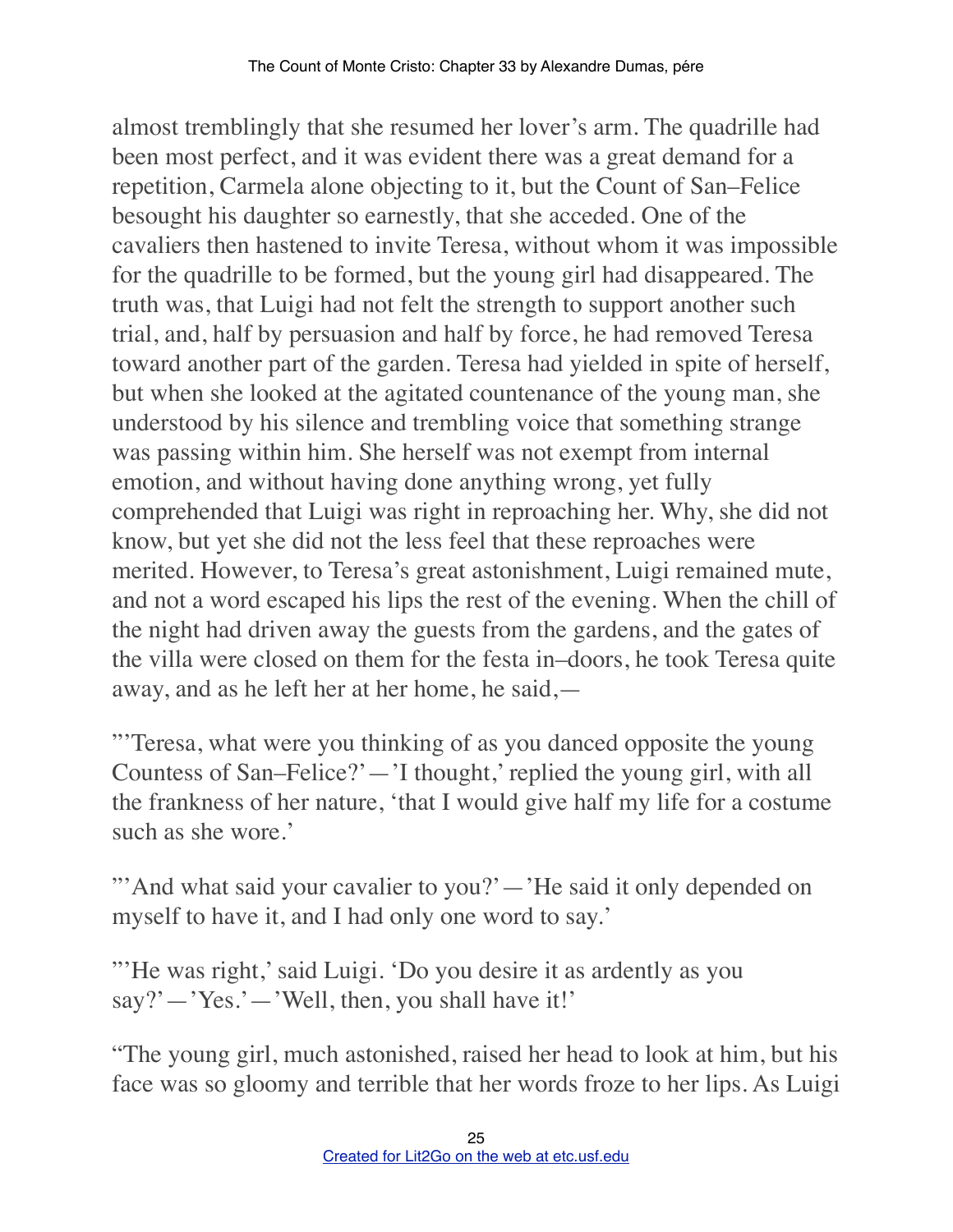spoke thus, he left her. Teresa followed him with her eyes into the darkness as long as she could, and when he had quite disappeared, she went into the house with a sigh.

"That night a memorable event occurred, due, no doubt, to the imprudence of some servant who had neglected to extinguish the lights. The Villa of San–Felice took fire in the rooms adjoining the very apartment of the lovely Carmela. Awakened in the night by the light of the flames, she sprang out of bed, wrapped herself in a dressing–gown, and attempted to escape by the door, but the corridor by which she hoped to fly was already a prey to the flames. She then returned to her room, calling for help as loudly as she could, when suddenly her window, which was twenty feet from the ground, was opened, a young peasant jumped into the chamber, seized her in his arms, and with superhuman skill and strength conveyed her to the turf of the grass–plot, where she fainted. When she recovered, her father was by her side. All the servants surrounded her, offering her assistance. An entire wing of the villa was burnt down; but what of that, as long as Carmela was safe and uninjured? Her preserver was everywhere sought for, but he did not appear; he was inquired after, but no one had seen him. Carmela was greatly troubled that she had not recognized him. As the count was immensely rich, excepting the danger Carmela had run,—and the marvellous manner in which she had escaped, made that appear to him rather a favor of providence than a real misfortune,—the loss occasioned by the conflagration was to him but a trifle.

"The next day, at the usual hour, the two young peasants were on the borders of the forest. Luigi arrived first. He came toward Teresa in high spirits, and seemed to have completely forgotten the events of the previous evening. The young girl was very pensive, but seeing Luigi so cheerful, she on her part assumed a smiling air, which was natural to her when she was not excited or in a passion. Luigi took her arm beneath his own, and led her to the door of the grotto. Then he paused. The young girl, perceiving that there was something extraordinary, looked at him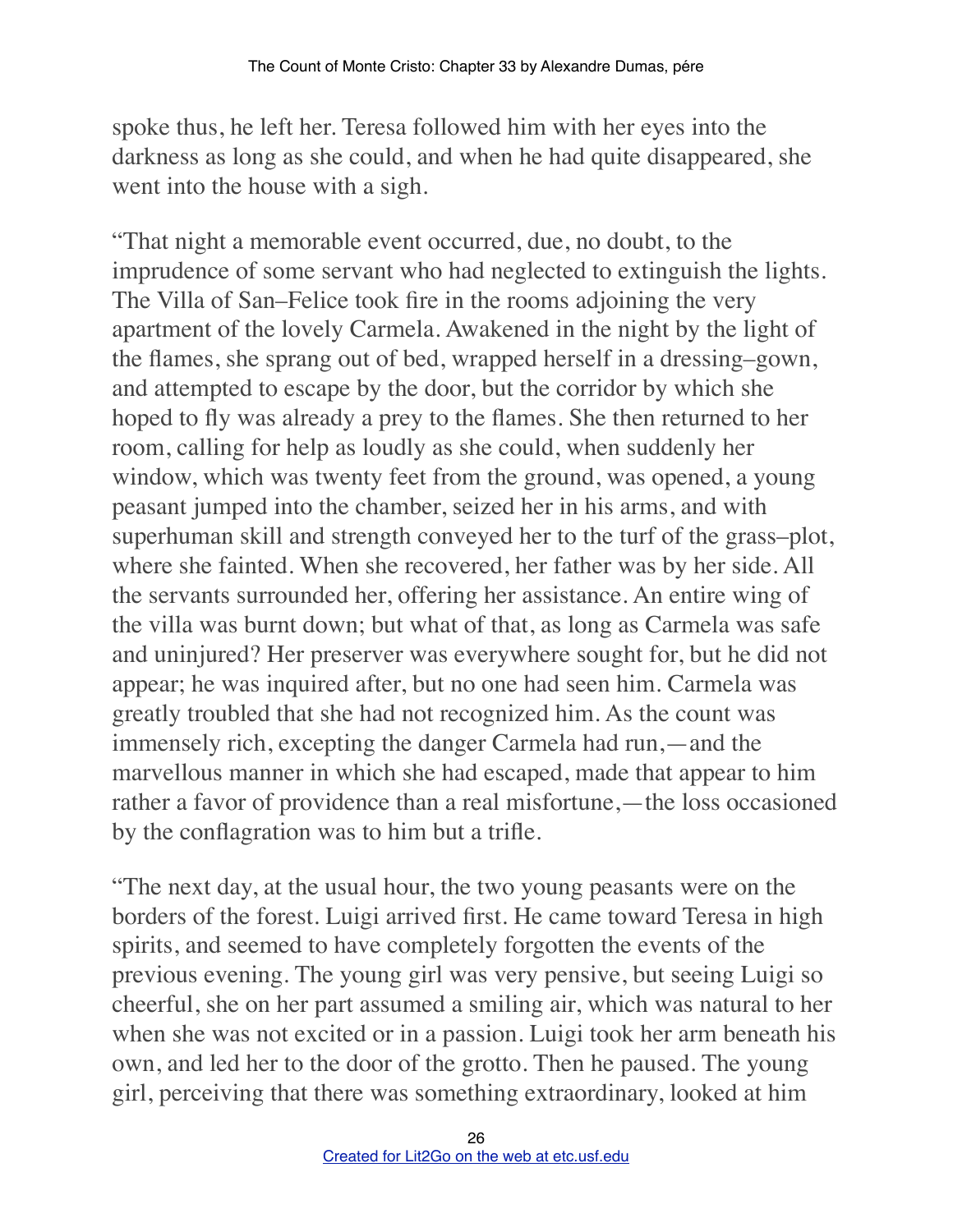steadfastly. 'Teresa,' said Luigi, 'yesterday evening you told me you would give all the world to have a costume similar to that of the count's daughter.'—'Yes,' replied Teresa with astonishment; 'but I was mad to utter such a wish.'—'And I replied, "Very well, you shall have it."'—'Yes,' replied the young girl, whose astonishment increased at every word uttered by Luigi, 'but of course your reply was only to please me.'

"'I have promised no more than I have given you, Teresa,' said Luigi proudly. 'Go into the grotto and dress yourself.' At these words he drew away the stone, and showed Teresa the grotto, lighted up by two wax lights, which burnt on each side of a splendid mirror; on a rustic table, made by Luigi, were spread out the pearl necklace and the diamond pins, and on a chair at the side was laid the rest of the costume.

"Teresa uttered a cry of joy, and, without inquiring whence this attire came, or even thanking Luigi, darted into the grotto, transformed into a dressing–room. Luigi pushed the stone behind her, for on the crest of a small adjacent hill which cut off the view toward Palestrina, he saw a traveller on horseback, stopping a moment, as if uncertain of his road, and thus presenting against the blue sky that perfect outline which is peculiar to distant objects in southern climes. When he saw Luigi, he put his horse into a gallop and advanced toward him. Luigi was not mistaken. The traveller, who was going from Palestrina to Tivoli, had mistaken his way; the young man directed him; but as at a distance of a quarter of a mile the road again divided into three ways, and on reaching these the traveller might again stray from his route, he begged Luigi to be his guide. Luigi threw his cloak on the ground, placed his carbine on his shoulder, and freed from his heavy covering, preceded the traveller with the rapid step of a mountaineer, which a horse can scarcely keep up with. In ten minutes Luigi and the traveller reached the cross–roads. On arriving there, with an air as majestic as that of an emperor, he stretched his hand towards that one of the roads which the traveller was to follow. —"That is your road, excellency, and now you cannot again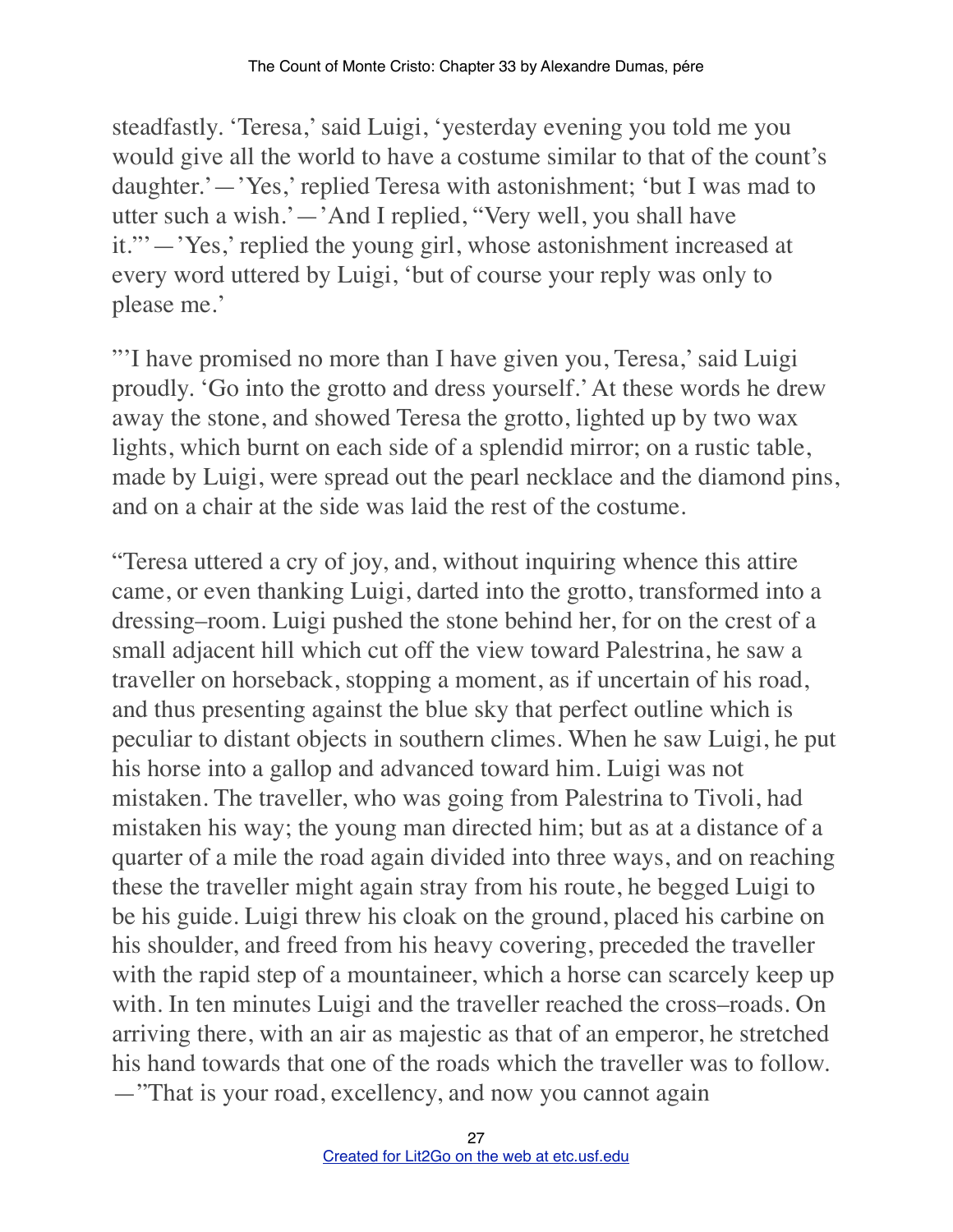mistake."—'And here is your recompense,' said the traveller, offering the young herdsman some small pieces of money.

"'Thank you,' said Luigi, drawing back his hand; 'I render a service, I do not sell it.'—'Well,' replied the traveller, who seemed used to this difference between the servility of a man of the cities and the pride of the mountaineer, 'if you refuse wages, you will, perhaps, accept a gift.'—'Ah, yes, that is another thing.'—'Then,' said the traveller, 'take these two Venetian sequins and give them to your bride, to make herself a pair of earrings.'

"'And then do you take this poniard,' said the young herdsman; 'you will not find one better carved between Albano and Civita–Castellana.'

"'I accept it,' answered the traveller, 'but then the obligation will be on my side, for this poniard is worth more than two sequins.'—'For a dealer perhaps; but for me, who engraved it myself, it is hardly worth a piastre.'

"What is your name?' inquired the traveller.—'Luigi Vampa,' replied the shepherd, with the same air as he would have replied, Alexander, King of Macedon.—'And yours?'—'I,' said the traveller, 'am called Sinbad the Sailor.'" Franz d'Epinay started with surprise.

"Sinbad the Sailor." he said.

"Yes," replied the narrator; "that was the name which the traveller gave to Vampa as his own."

"Well, and what may you have to say against this name?" inquired Albert; "it is a very pretty name, and the adventures of the gentleman of that name amused me very much in my youth, I must confess."—Franz said no more. The name of Sinbad the Sailor, as may well be supposed, awakened in him a world of recollections, as had the name of the Count of Monte Cristo on the previous evening.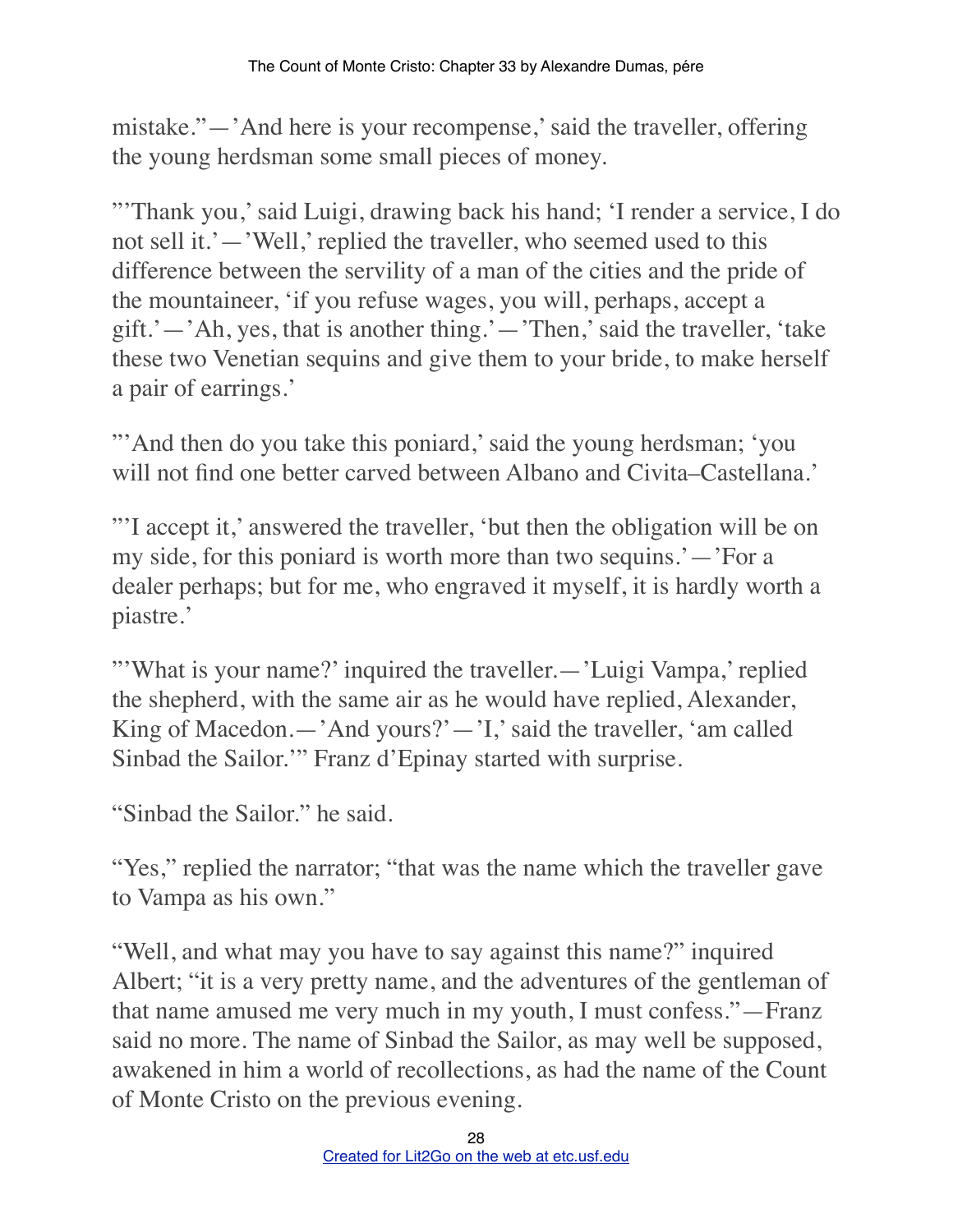"Proceed!" said he to the host.

"Vampa put the two sequins haughtily into his pocket, and slowly returned by the way he had gone. As he came within two or three hundred paces of the grotto, he thought he heard a cry. He listened to know whence this sound could proceed. A moment afterwards he thought he heard his own name pronounced distinctly. The cry proceeded from the grotto. He bounded like a chamois, cocking his carbine as he went, and in a moment reached the summit of a hill opposite to that on which he had perceived the traveller. Three cries for help came more distinctly to his ear. He cast his eyes around him and saw a man carrying off Teresa, as Nessus, the centaur, carried Dejanira. This man, who was hastening towards the wood, was already three– quarters of the way on the road from the grotto to the forest. Vampa measured the distance; the man was at least two hundred paces in advance of him, and there was not a chance of overtaking him. The young shepherd stopped, as if his feet had been rooted to the ground; then he put the butt of his carbine to his shoulder, took aim at the ravisher, followed him for a second in his track, and then fired. The ravisher stopped suddenly, his knees bent under him, and he fell with Teresa in his arms. The young girl rose instantly, but the man lay on the earth struggling in the agonies of death. Vampa then rushed towards Teresa; for at ten paces from the dying man her legs had failed her, and she had dropped on her knees, so that the young man feared that the ball that had brought down his enemy, had also wounded his betrothed. Fortunately, she was unscathed, and it was fright alone that had overcome Teresa. When Luigi had assured himself that she was safe and unharmed, he turned towards the wounded man. He had just expired, with clinched hands, his mouth in a spasm of agony, and his hair on end in the sweat of death. His eyes remained open and menacing. Vampa approached the corpse, and recognized Cucumetto. From the day on which the bandit had been saved by the two young peasants, he had been enamoured of Teresa, and had sworn she should be his. From that time he had watched them, and profiting by the moment when her lover had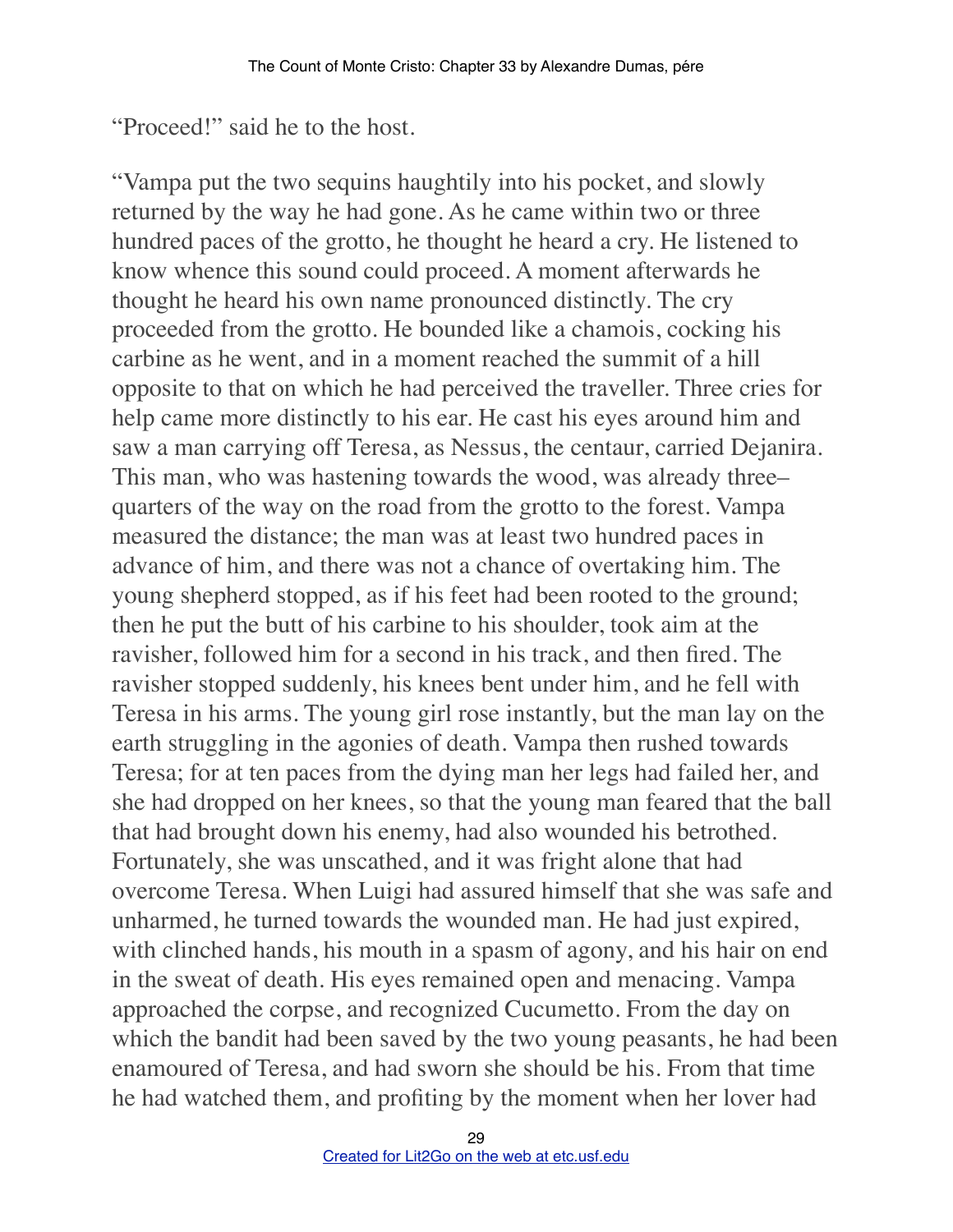left her alone, had carried her off, and believed he at length had her in his power, when the ball, directed by the unerring skill of the young herdsman, had pierced his heart. Vampa gazed on him for a moment without betraying the slightest emotion; while, on the contrary, Teresa, shuddering in every limb, dared not approach the slain ruffian but by degrees, and threw a hesitating glance at the dead body over the shoulder of her lover. Suddenly Vampa turned toward his mistress:—'Ah,' said he —'good, good! You are dressed; it is now my turn to dress myself.'

"Teresa was clothed from head to foot in the garb of the Count of San– Felice's daughter. Vampa took Cucumetto's body in his arms and conveyed it to the grotto, while in her turn Teresa remained outside. If a second traveller had passed, he would have seen a strange thing,—a shepherdess watching her flock, clad in a cashmere grown, with ear– rings and necklace of pearls, diamond pins, and buttons of sapphires, emeralds, and rubies. He would, no doubt, have believed that he had returned to the times of Florian, and would have declared, on reaching Paris, that he had met an Alpine shepherdess seated at the foot of the Sabine Hill. At the end of a quarter of an hour Vampa quitted the grotto; his costume was no less elegant than that of Teresa. He wore a vest of garnet–colored velvet, with buttons of cut gold; a silk waistcoat covered with embroidery; a Roman scarf tied round his neck; a cartridge–box worked with gold, and red and green silk; sky–blue velvet breeches, fastened above the knee with diamond buckles; garters of deerskin, worked with a thousand arabesques, and a hat whereon hung ribbons of all colors; two watches hung from his girdle, and a splendid poniard was in his belt. Teresa uttered a cry of admiration. Vampa in this attire resembled a painting by Leopold Robert, or Schnetz. He had assumed the entire costume of Cucumetto. The young man saw the effect produced on his betrothed, and a smile of pride passed over his lips. —'Now,' he said to Teresa, 'are you ready to share my fortune, whatever it may be?'—'Oh, yes!' exclaimed the young girl enthusiastically. —'And follow me wherever I go?'—'To the world's end.'—'Then take my arm, and let us on; we have no time to lose.'—The young girl did so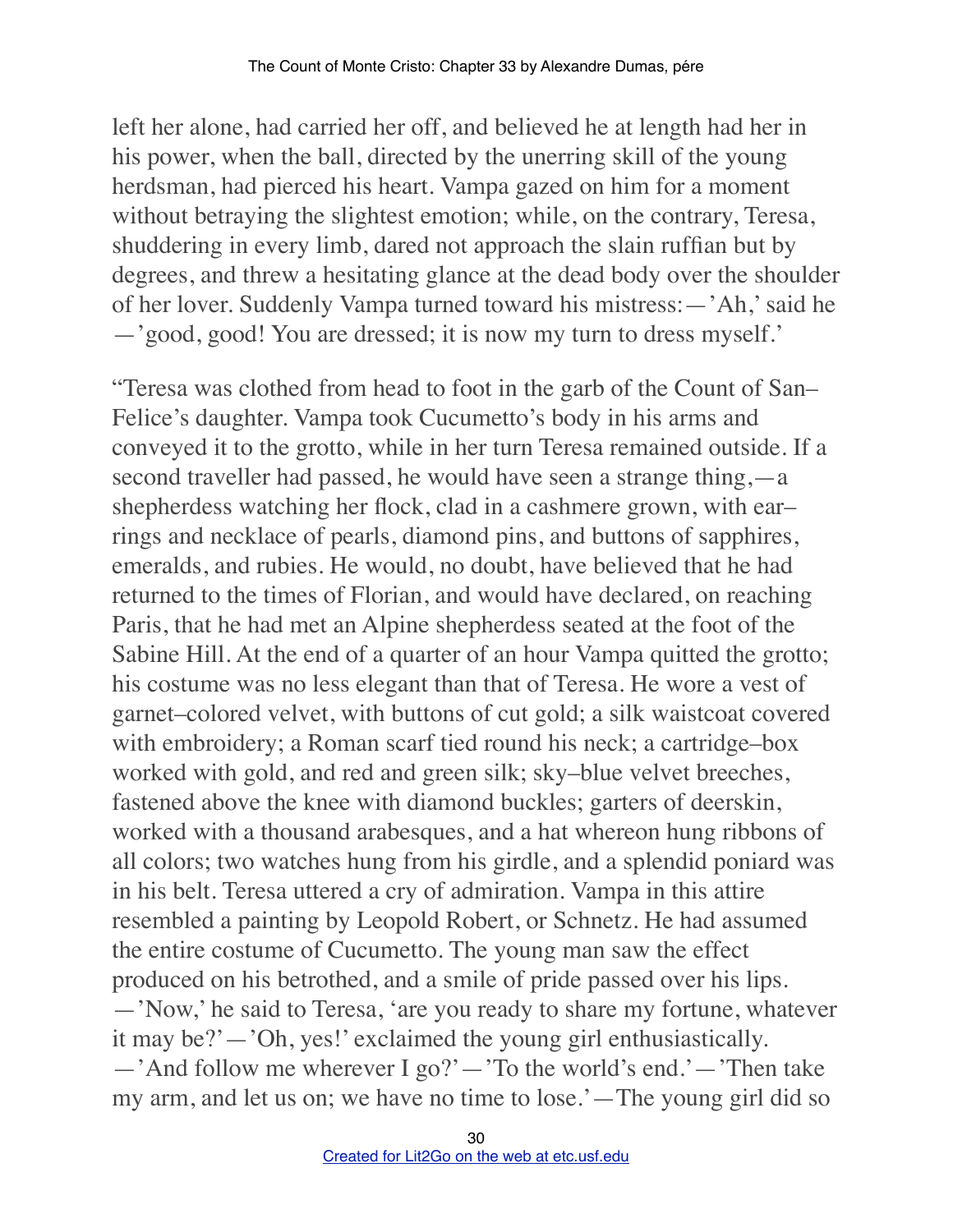without questioning her lover as to where he was conducting her, for he appeared to her at this moment as handsome, proud, and powerful as a god. They went towards the forest, and soon entered it. We need scarcely say that all the paths of the mountain were known to Vampa; he therefore went forward without a moment's hesitation, although there was no beaten track, but he knew his path by looking at the trees and bushes, and thus they kept on advancing for nearly an hour and a half. At the end of this time they had reached the thickest of the forest. A torrent, whose bed was dry, led into a deep gorge. Vampa took this wild road, which, enclosed between two ridges, and shadowed by the tufted umbrage of the pines, seemed, but for the difficulties of its descent, that path to Avernus of which Virgil speaks. Teresa had become alarmed at the wild and deserted look of the plain around her, and pressed closely against her guide, not uttering a syllable; but as she saw him advance with even step and composed countenance, she endeavored to repress her emotion. Suddenly, about ten paces from them, a man advanced from behind a tree and aimed at Vampa.—'Not another step,' he said, 'or you are a dead man.'—'What, then,' said Vampa, raising his hand with a gesture of disdain, while Teresa, no longer able to restrain her alarm, clung closely to him, 'do wolves rend each other?'—'Who are you?' inquired the sentinel.—'I am Luigi Vampa, shepherd of the San–Felice farm.'—'What do you want?'—'I would speak with your companions who are in the glade at Rocca Bianca.'—'Follow me, then,' said the sentinel; 'or, as you know your way, go first.'—Vampa smiled disdainfully at this precaution on the part of the bandit, went before Teresa, and continued to advance with the same firm and easy step as before. At the end of ten minutes the bandit made them a sign to stop. The two young persons obeyed. Then the bandit thrice imitated the cry of a crow; a croak answered this signal.—'Good!' said the sentry, 'you may now go on.'—Luigi and Teresa again set forward; as they went on Teresa clung tremblingly to her lover at the sight of weapons and the glistening of carbines through the trees. The retreat of Rocca Bianca was at the top of a small mountain, which no doubt in former days had been a volcano—an extinct volcano before the days when Remus and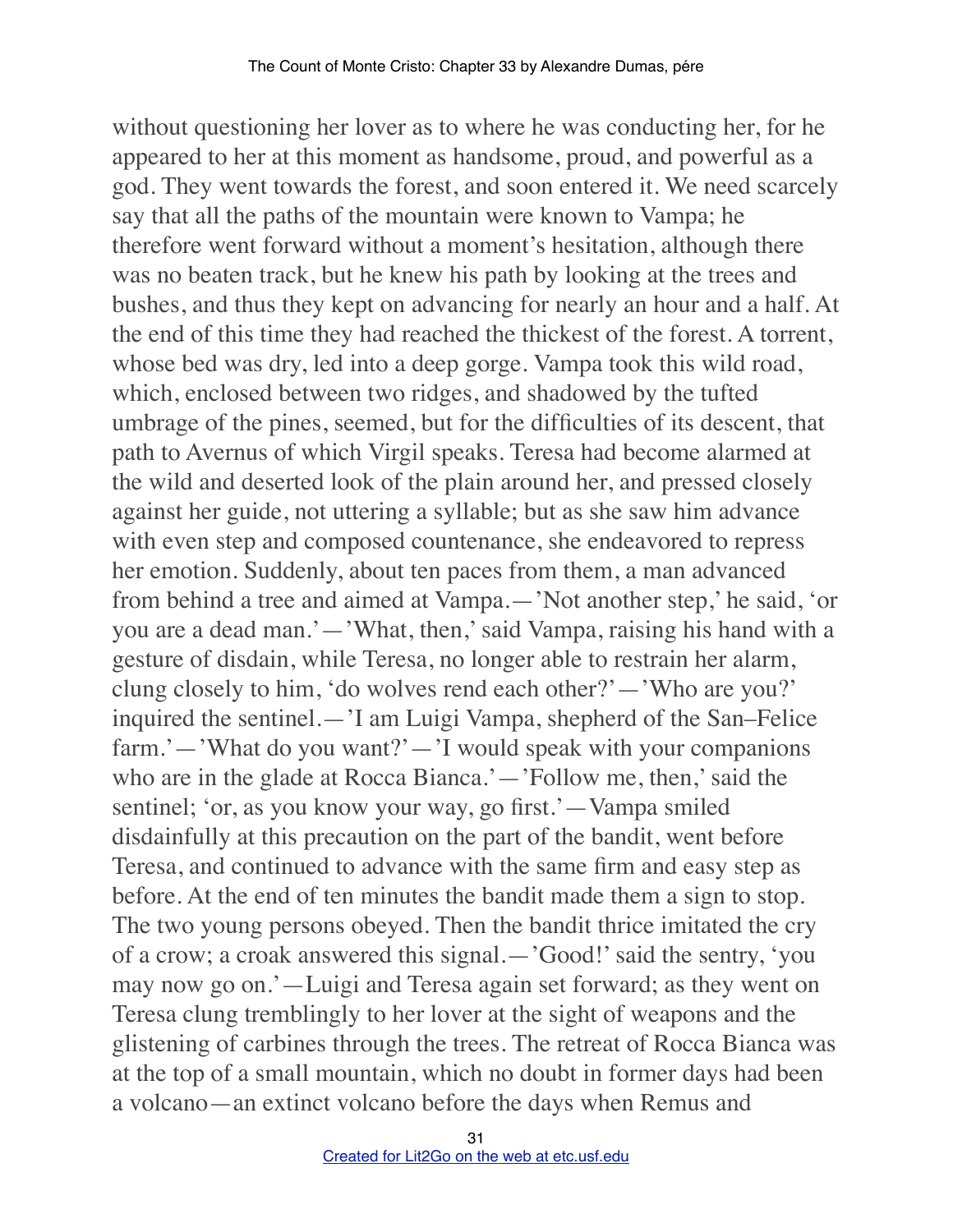Romulus had deserted Alba to come and found the city of Rome. Teresa and Luigi reached the summit, and all at once found themselves in the presence of twenty bandits. 'Here is a young man who seeks and wishes to speak to you,' said the sentinel.—'What has he to say?' inquired the young man who was in command in the chief's absence.—'I wish to say that I am tired of a shepherd's life,' was Vampa's reply.—'Ah, I understand,' said the lieutenant; 'and you seek admittance into our ranks?'—'Welcome!' cried several bandits from Ferrusino, Pampinara, and Anagni, who had recognized Luigi Vampa.—'Yes, but I came to ask something more than to be your companion.'—'And what may that be?' inquired the bandits with astonishment.—'I come to ask to be your captain,' said the young man. The bandits shouted with laughter. 'And what have you done to aspire to this honor?' demanded the lieutenant. —'I have killed your chief, Cucumetto, whose dress I now wear; and I set fire to the villa San–Felice to procure a wedding–dress for my betrothed.' An hour afterwards Luigi Vampa was chosen captain, vice Cucumetto deceased."

"Well, my dear Albert," said Franz, turning towards his friend; "what think you of citizen Luigi Vampa?"

"I say he is a myth," replied Albert, "and never had an existence."

"And what may a myth be?" inquired Pastrini.

"The explanation would be too long, my dear landlord," replied Franz.

"And you say that Signor Vampa exercises his profession at this moment in the environs of Rome?"

"And with a boldness of which no bandit before him ever gave an example."

"Then the police have vainly tried to lay hands on him?"